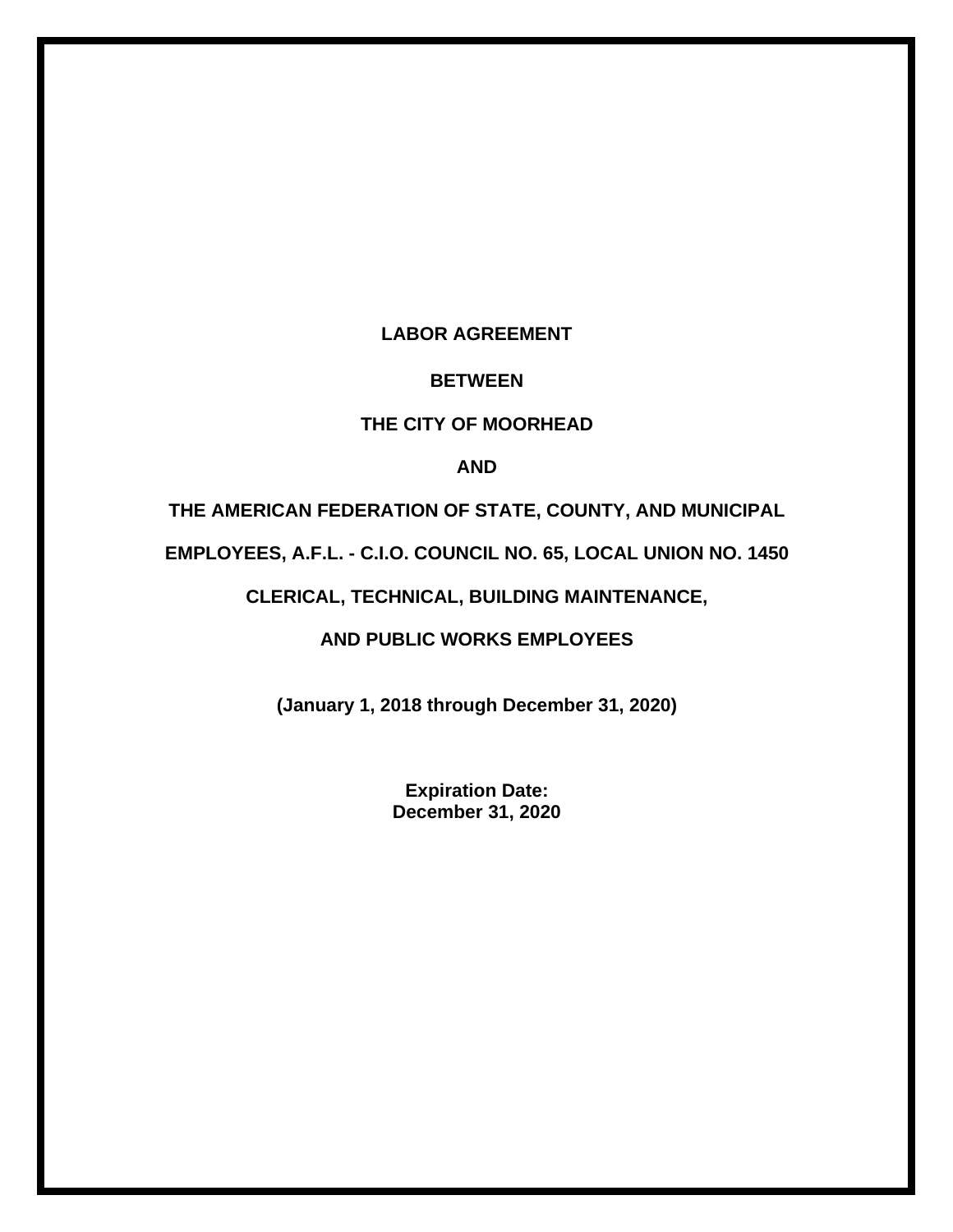# **Table of Contents**

| ARTICLE 1.         |                                                                      |  |
|--------------------|----------------------------------------------------------------------|--|
| <b>ARTICLE 2.</b>  |                                                                      |  |
| ARTICLE 3.         |                                                                      |  |
| ARTICLE 4.         |                                                                      |  |
| <b>ARTICLE 5.</b>  |                                                                      |  |
| ARTICLE 6.         |                                                                      |  |
| <b>ARTICLE 7.</b>  |                                                                      |  |
| <b>ARTICLE 8.</b>  |                                                                      |  |
| <b>ARTICLE 9.</b>  |                                                                      |  |
|                    |                                                                      |  |
|                    |                                                                      |  |
|                    |                                                                      |  |
| <b>ARTICLE 13.</b> |                                                                      |  |
| <b>ARTICLE 14.</b> |                                                                      |  |
| ARTICLE 15.        |                                                                      |  |
| ARTICLE 16.        |                                                                      |  |
| ARTICLE 17.        |                                                                      |  |
| <b>ARTICLE 18.</b> |                                                                      |  |
| ARTICLE 19.        |                                                                      |  |
| ARTICLE 20.        |                                                                      |  |
| ARTICLE 21.        |                                                                      |  |
|                    |                                                                      |  |
|                    |                                                                      |  |
|                    |                                                                      |  |
|                    |                                                                      |  |
|                    |                                                                      |  |
| ARTICLE 27.        |                                                                      |  |
| ARTICLE 28.        | Family Medical, Child Bearing, Child Care and/or Adoption Leaves: 17 |  |
| ARTICLE 29.        |                                                                      |  |
|                    |                                                                      |  |
|                    |                                                                      |  |
|                    |                                                                      |  |
|                    |                                                                      |  |
|                    |                                                                      |  |
|                    |                                                                      |  |
|                    |                                                                      |  |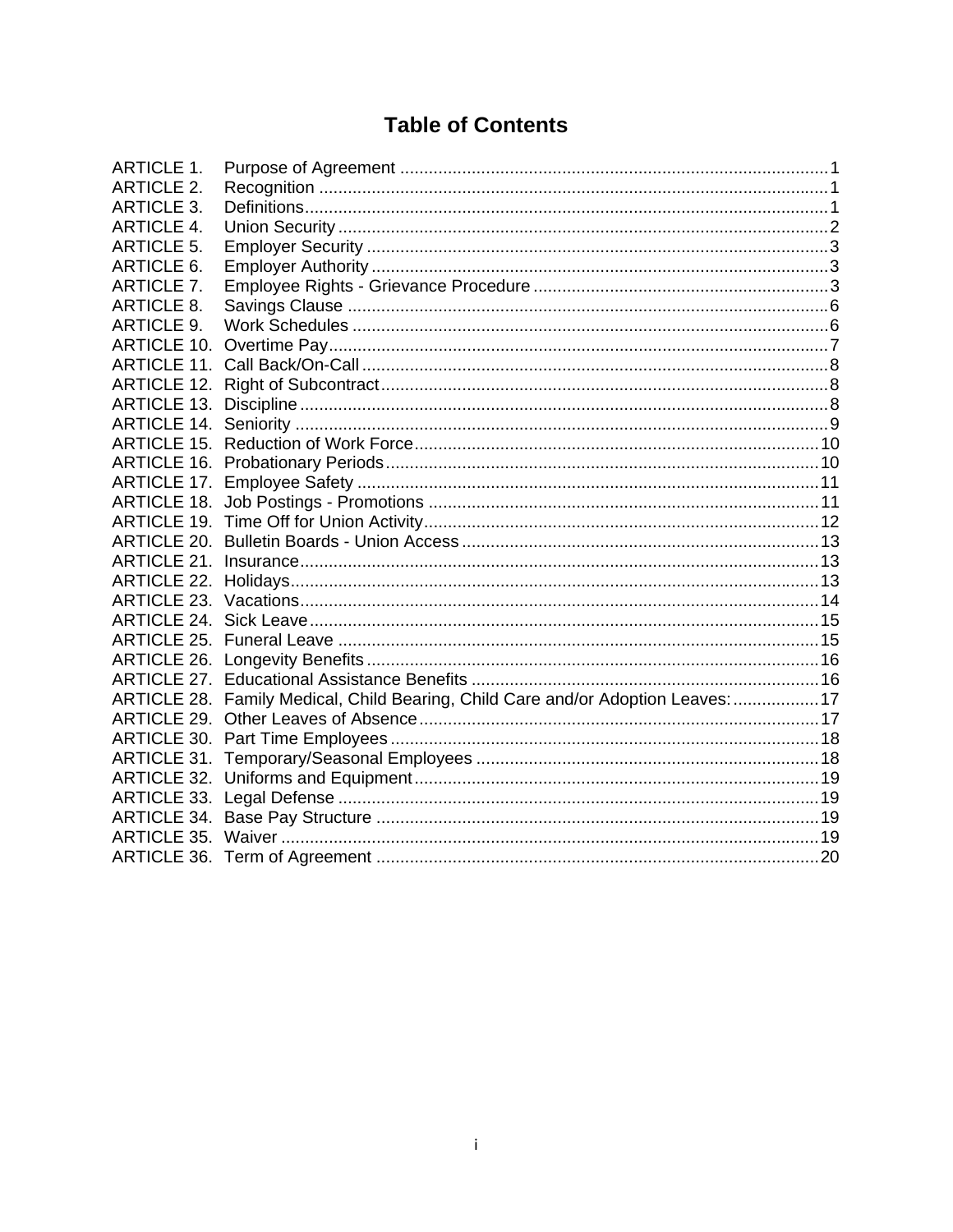## LABOR AGREEMENT BETWEEN

## THE CITY OF MOORHEAD

## AND

## THE AMERICAN FEDERATION OF STATE, COUNTY AND MUNICIPAL EMPLOYEES A.F.L. - C.I.O., COUNCIL NO. 65, LOCAL UNION NO. 1450

#### ARTICLE 1. Purpose of Agreement

This agreement is entered into between the City of Moorhead, hereinafter called the EMPLOYER, and the American Federation of State, County, and Municipal Employees, A.F.L.-C.I.O., Council No. 65, Local Union No. 1450 hereinafter called the UNION. The intent and purpose of this AGREEMENT is to:

- 1.1 Establish procedures for the resolution of disputes concerning this Agreement's interpretation and/or application; and
- 1.2 Place in written form the parties' full and complete agreement upon terms and conditions of employment for the duration of the Agreement.

## ARTICLE 2. Recognition

- 2.1 The employer recognizes the Union as the exclusive representative for all employees of the City of Moorhead, Moorhead, Minnesota, who are public employees within the meaning of Minnesota Statute 179A.03, subdivision 14, excluding all elected officials, supervisory and confidential employees, and further excluding all employees included in recognized, certified bargaining units in the Police and Fire Departments.
- 2.2 Job classifications recognized under this agreement are listed in APPENDIX A. This list is not to be construed to be an all-inclusive list of job classifications and may be added to or deleted from by the Employer, after meet and confer with the Union.
- 2.3 In the event the Employer and the Union are unable to agree as to the inclusion or exclusion of a new or modified job class, the issue shall be submitted to the Bureau of Mediation Services for determination.

#### ARTICLE 3. Definitions

3.1 UNION: The American Federation of State, County, and Municipal Employees, A.F.L.-C.I.O., Council No. 65, Local Union No. 1450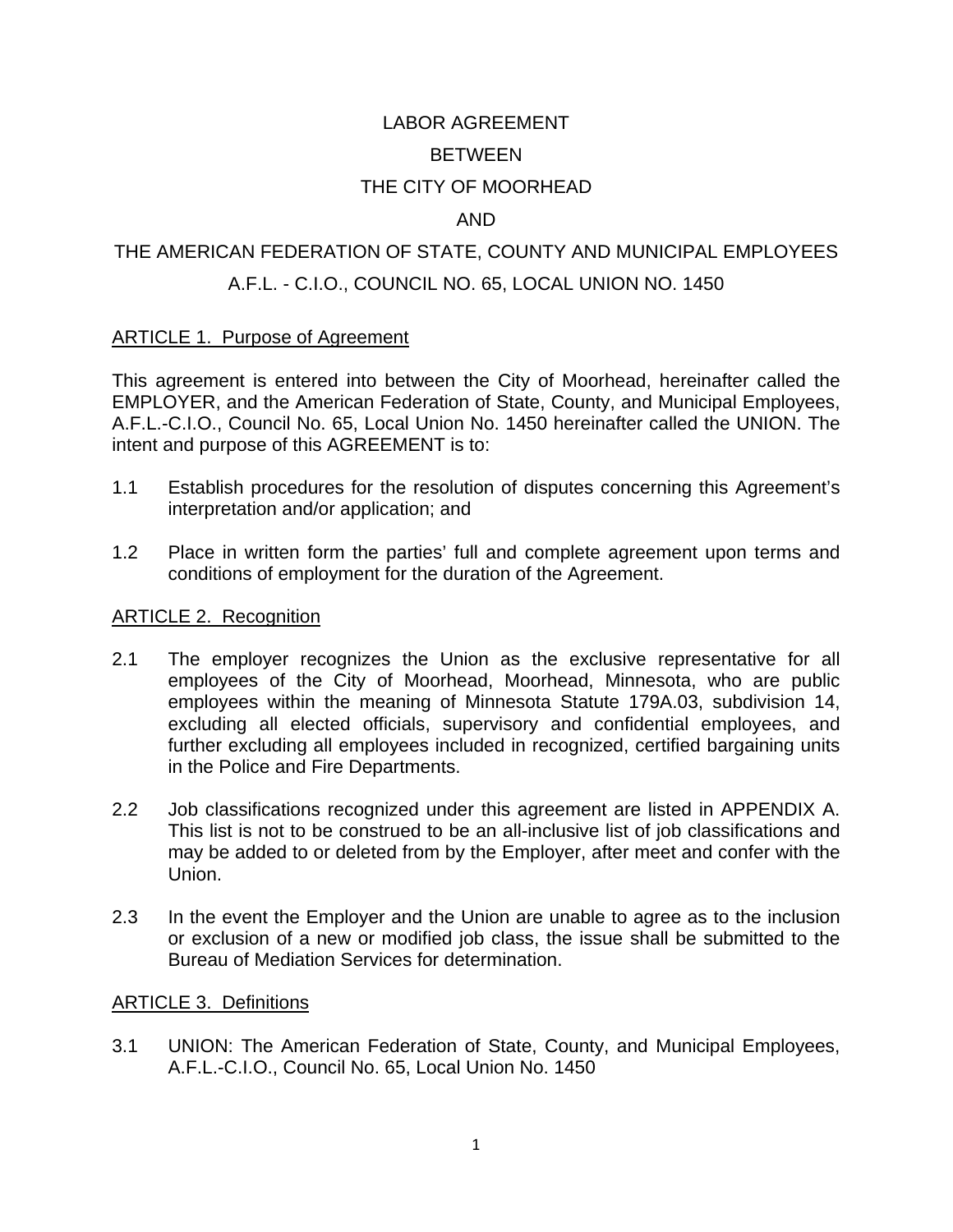- 3.2 EMPLOYER: City of Moorhead.
- 3.3 UNION MEMBER: A member of the American Federation of State, County, and Municipal Employees, A.F.L.-C.I.O., Council No. 65, Local Union 1450.
- 3.4 UNION OFFICER: Officer elected or appointed by the American Federation of State, County, and Municipal Employees, A.F.L.-C.I.O., Council No. 65, Local Union 1450.
- 3.5 EMPLOYEE: A member of the exclusively recognized bargaining unit.
- 3.6 BASE PAY RATE: The employee's hourly pay rate exclusive of longevity or any other special allowances.
- 3.7 EMPLOYEE SENIORITY: Length of continuous service with the Employer.
- 3.8 JOB CLASSIFICATION SENIORITY: Length of service within a job classification.
- 3.9 SEVERANCE PAY: Payment made to an employee upon retirement or death.
- 3.10 OVERTIME: Work performed at the express authorization of the Employer will be compensated at one and one half (1 1/2) times the employee's hourly rate for all hours worked in excess of forty (40) hours in a workweek.
- 3.11 CALL BACK: Return of an employee to a specified work site to perform assigned duties at the express authorization of the employer at a time other than an assigned shift. An extension of or early report to an assigned shift is not a call back.
- 3.12 DUTY ASSIGNMENTS: Duty assignments will be defined as the type or nature of work assigned to an employee by the Employer.
- 3.13 PUBLIC WORKS/WASTEWATER: For the purpose of this agreement, Public Works and Wastewater shall be defined as all work divisions of the Public Works Department including Streets, Sanitation, Fleet Maintenance, Sign Maintenance, Forestry, Park Maintenance, and Golf Maintenance; and the following job classifications in the Wastewater Division of the Engineering Department: Maintenance Mechanic and Process Instrumentation Technician.

## ARTICLE 4. Union Security

In recognition of the Union as the exclusive representative:

4.1 The Employer shall deduct from the wages of employees who authorize such a deduction in writing an amount necessary to cover monthly Union dues.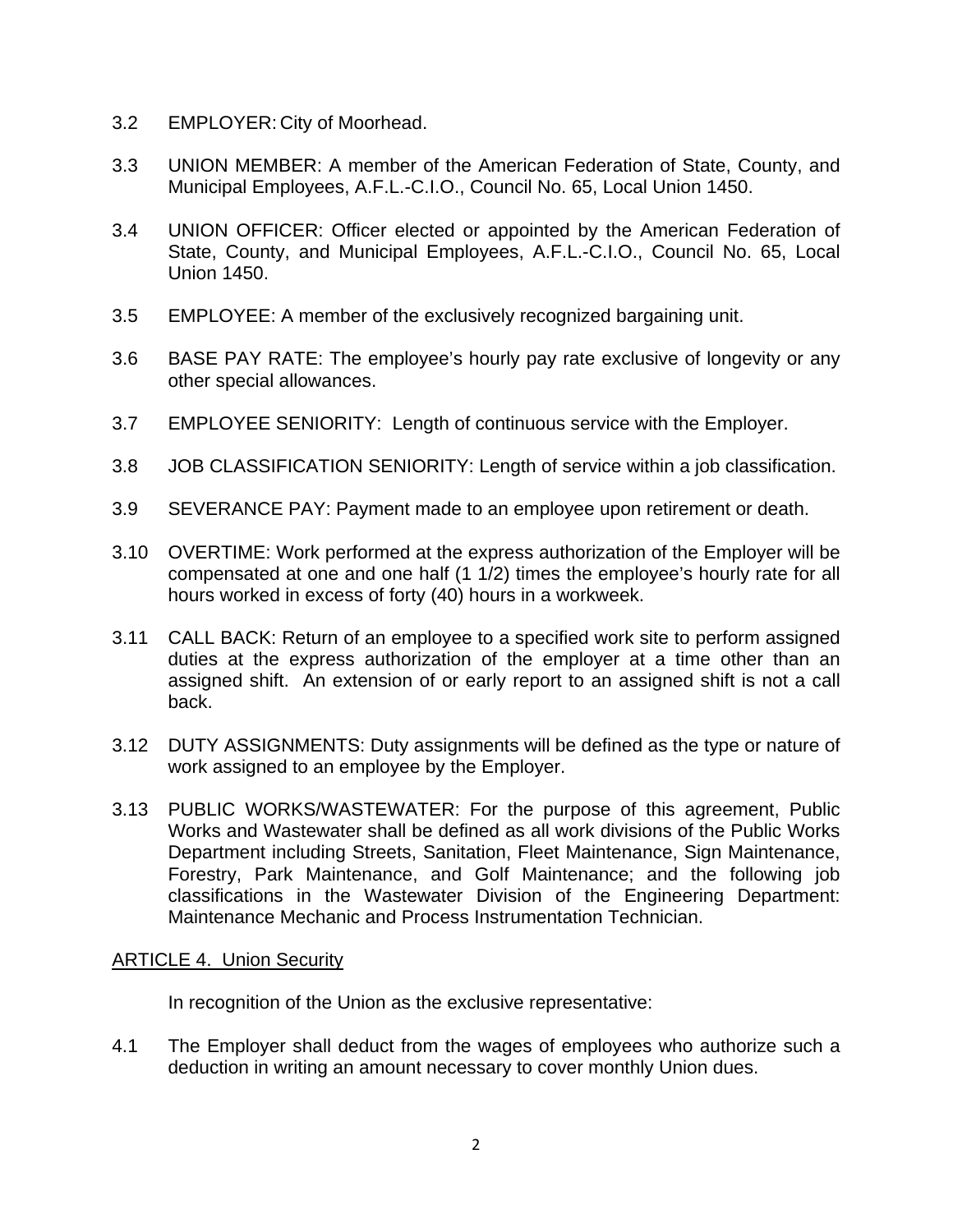- 4.2 The Employer shall remit such deduction to the appropriate designated officer of the Union with a list of names from whom such deductions were made.
- 4.3 The Union may designate certain employees from the bargaining unit to act as stewards and shall inform the Employer in writing of such choice.
- 4.4 The Union agrees to indemnify and hold the Employer harmless against any and all claims, suits, orders, or judgments brought or issued against the City as a result of any action taken or not taken by the City under the provisions of this article.

#### ARTICLE 5. Employer Security

5.1 The Union agrees that during the life of this Agreement it will not cause, encourage, participate in or support any strike, slow down, other interruption of or interference with the normal functions of the Employer, except as provided by law.

#### ARTICLE 6. Employer Authority

- 6.1 The Employer retains the full and unrestricted right to operate and manage all manpower, facilities, and equipment; to establish functions and programs; to set and amend budgets; to determine the utilization of technology; to establish and modify the organizational structure; to select, direct and determine the number of personnel; to establish work schedules, and to perform any inherent managerial function not specifically limited by this Agreement.
- 6.2 Any term and condition of employment not specifically established or modified by this Agreement shall remain solely within the discretion of the Employer to modify, establish, or eliminate.

#### ARTICLE 7. Employee Rights - Grievance Procedure

7.1 Definition of Grievance

A grievance is defined as a dispute or disagreement as to the interpretation or application of the specific terms and conditions of this Agreement.

#### 7.2 Union Representatives

The Employer will recognize representatives designated by the Union as the grievance representatives of the bargaining unit having the duties and responsibilities established by this Article. The Union shall notify the Employer in writing of the names of such Union representatives and of their successors when so designated.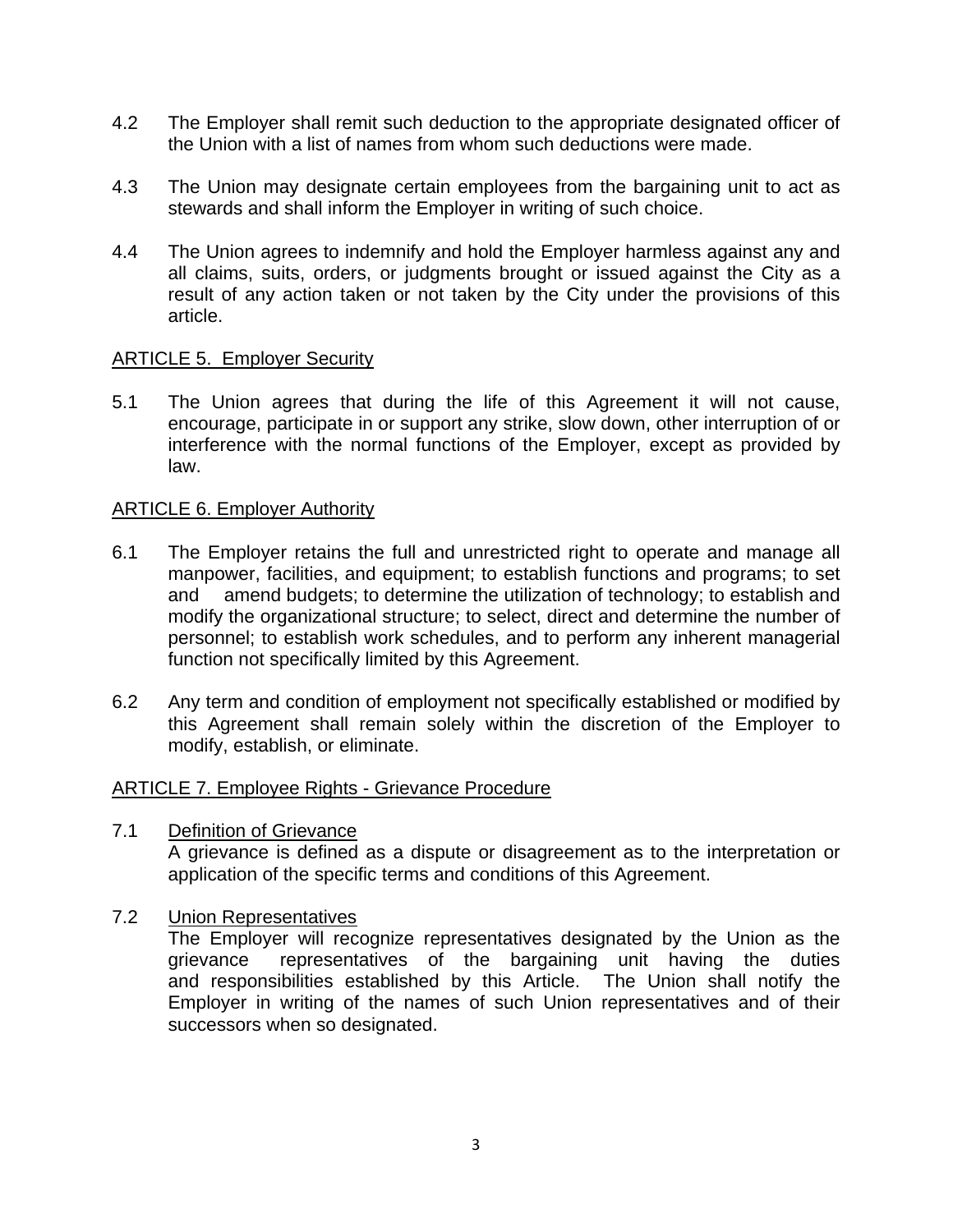## 7.3 Processing of a Grievance

It is recognized and accepted by the Union and the Employer that the processing of grievances as hereinafter provided is limited by the job duties and responsibilities of the Employees and shall therefore be accomplished during normal working hours only when consistent with such Employee duties and responsibilities. The aggrieved Employee and the Union Representative shall be allowed a reasonable amount of time without loss in pay when a grievance is investigated and presented to the Employer during normal working hours provided the Employee and the Union Representative have notified and received the approval of the designated supervisor who has determined that such absence is reasonable and would not be detrimental to the work programs of the Employer.

#### 7.4 Procedure

Grievances, as defined by Section 7.1, shall be resolved in conformance with the following procedure:

- Step 1. An Employee claiming a violation concerning the interpretation or application of this Agreement shall, within twenty-one (21) calendar days after such alleged violation has occurred, present such grievance to the Employee's supervisor as designated by the Employer. The Employer designated representative will discuss and give an answer to such Step 1 grievance within ten (10) calendar days after receipt. A grievance not resolved in Step1 and appealed to Step 2 shall be placed in writing setting forth the nature of the grievance, the facts on which it is based, the provision or provisions of the Agreement allegedly violated, and the remedy requested and shall be appealed to Step 2 within ten (10) calendar days after the Employer designated representative's final answer in Step 1. Any grievance not appealed in writing to Step 2 by the Union within ten (10) calendar days shall be considered waived.
- Step 2. If appealed, the grievance must be in writing and shall be presented by the designated Union grievance representative(s) and discussed with the Employer designated Step 2 representative. The Employer designated representative shall give the Union the Employer's Step 2 answer in writing within ten (10) calendar days after receipt of such Step 2 grievance. A grievance not resolved in Step 2 may be appealed to Step 3 within ten (10) calendar days following the Employer designated representative's final Step 2 answer. Any grievance not appealed in writing to Step 3 by the Union within ten (10) calendar days shall be considered waived.
- Step 3. If appealed, the grievance must be in writing and shall be presented by the designated Union grievance representative(s) and discussed with the Employer designated Step 3 representative will give an answer in writing within ten (10) calendar days after receipt of such Step 3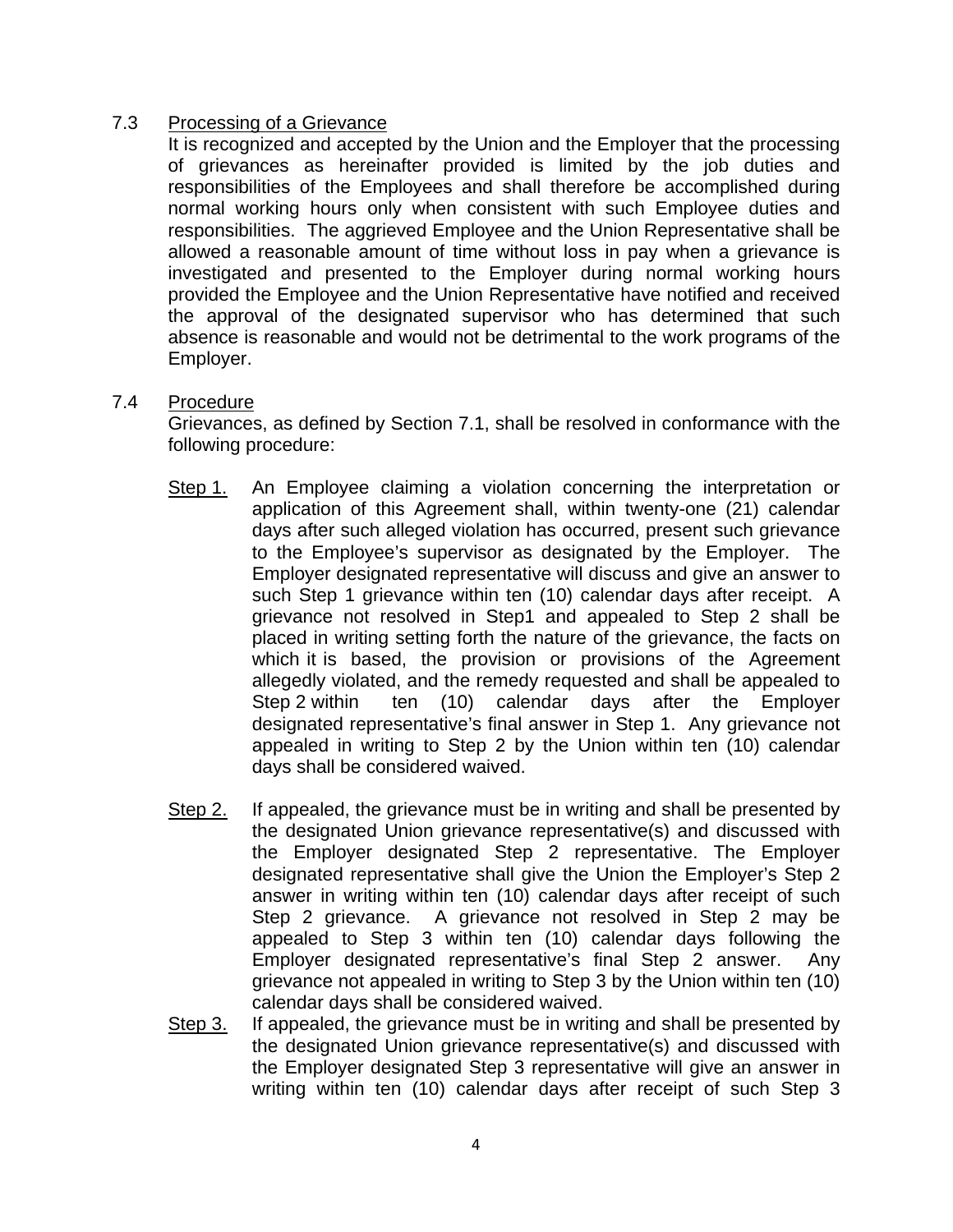grievance. A grievance not resolved in Step 3 may be appealed to Step 4 within ten (10) calendar days following the Employer designated representative's final answer in Step 3. This appeal may be presented via E-mail or regular postal mail. Any grievance not appealed in writing to Step 4 by the Union within ten (10) calendar days shall be considered waived.

Step 4. A grievance unresolved in Step 3 and appealed to Step 4 shall be submitted to arbitration subject to the provisions of the Public Employment Labor Relations Act of 1971. The selection of an arbitrator shall be made in accordance with the Rules Governing the Arbitration of Grievances" as established by the Bureau of Mediation Services.

During the time between the appeal to Step 4 and the date set for arbitration, either party may submit the grievance to mediation through the Bureau of Mediation Services for attempt at resolution.

#### 7.5 Arbitrator's Authority

- A. The arbitrator shall have no right to amend, modify, nullify, ignore, add to, or subtract from the terms and conditions of this agreement. The arbitrator shall consider and decide only the specific issue(s) submitted in writing by the Employer and the Union, and shall have no authority to make a decision on any other issue not so submitted.
- B. The arbitrator shall be without power to make decisions contrary to, or inconsistent with, or modifying or varying in any way the application of laws, rules, or regulations having the force and effect of law. The arbitrator's decisions shall be submitted in writing within thirty (30) days following close of the hearing or the submission of briefs by the parties, whichever is later, unless the parties agree to an extension. The decision shall be binding on both the Employer and the Union and shall be based solely on the arbitrator's interpretation or application of the express terms of this Agreement and to the facts of the grievance presented.
- C. The fees and expenses for the arbitrator's services and proceedings shall be borne equally by the Employer and the Union provided that each party shall be responsible for compensating its own representatives and witness. If either party desires a verbatim record of the proceedings, it may cause such a record to be made, providing it pays for the record. If both parties desire a verbatim record of the proceedings the cost shall be shared equally.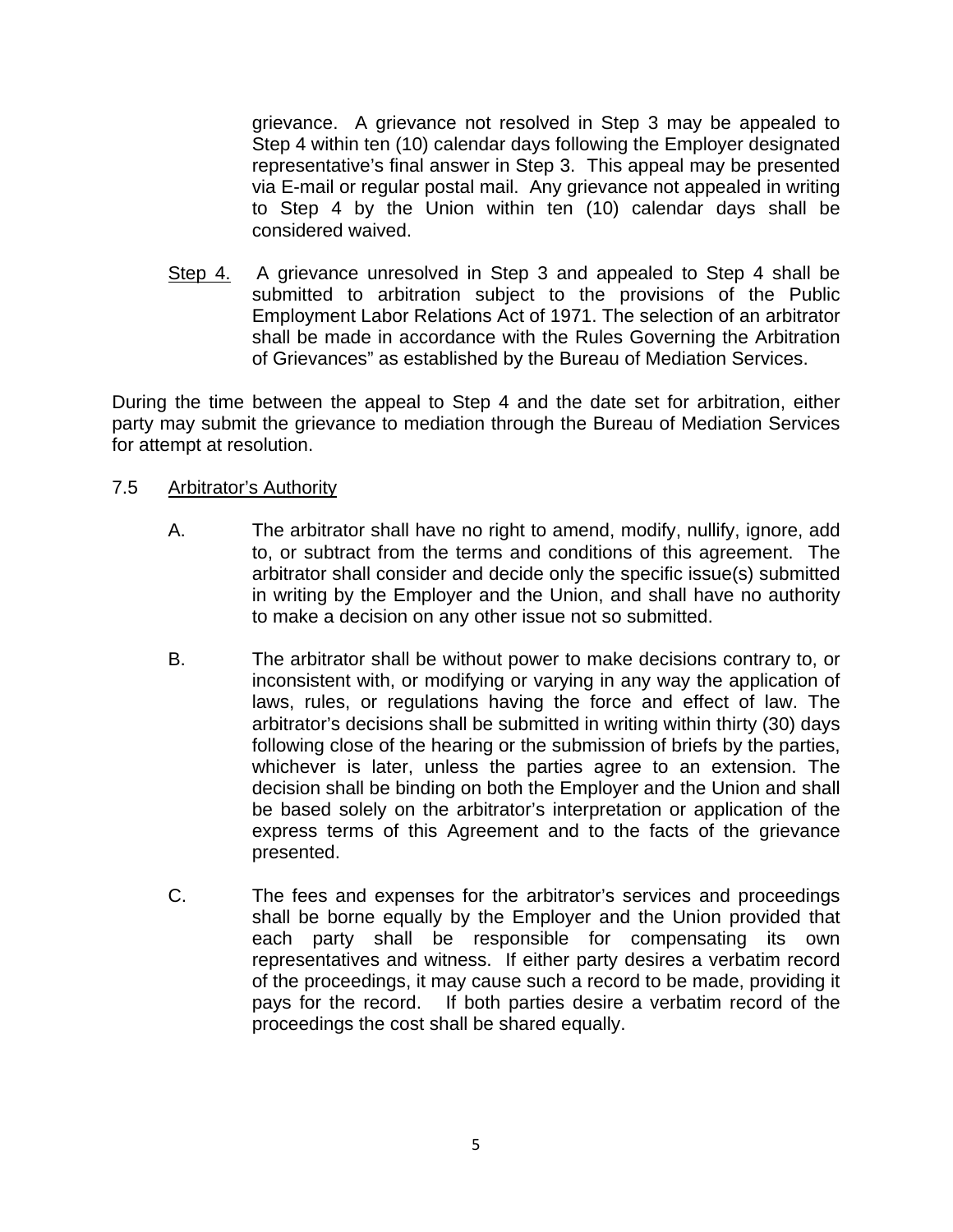## 7.6 Waiver

If a grievance is not presented within the time limits set forth above, it shall be considered waived. If a grievance is not appealed to the next step within the specified time limit or any agreed extension thereof, it shall be considered settled on the basis of the Employer's last answer. If the Employer does not answer a grievance or an appeal thereof within the specified time limits, the Union may elect to treat the grievance as denied at that step and immediately appeal the grievance to the next step. The time limit in each step may be extended by mutual agreement of the Employer and the Union.

## 7.7 Choice of Remedy

If, as a result of the written Employer response in Step 3, the grievance remains unresolved, and if the grievance involves the suspension, demotion, or discharge of an employee who has completed required probationary period, the grievance may be appealed either to Step 4 of article 7 or another procedure such as Veteran's Preference. or Department of Human Rights. If appealed to any procedure other than Step 4 of Article 7, the grievance is not subject to the arbitration procedure as provided in Step 4 of article 7. The aggrieved employee shall indicate in writing, which procedure is to be utilized - Step 4 of Article 7 or another appeal procedure and shall sign a statement to the effect, that the choice of any other hearing precludes the aggrieved employee from making a subsequent appeal through Step 4 of Article 7.

## ARTICLE 8. Savings Clause

8.1 This agreement is subject to the laws of the United Stated, the State of Minnesota, and the signed municipality. In the event any provision of this agreement shall be held to be contrary to law by a court of competent jurisdiction from whose final judgment or decree no appeal has been taken within the time provided, such provision shall be voided. The voided provision may be renegotiated at the request of either party. All other provisions of this agreement shall continue in full force and effect.

## ARTICLE 9. Work Schedules

- 9.1 The sole authority in the establishment of work shifts and work schedules is the Employer. The typical workweek shall be forty (40) hours Monday through Friday.
- 9.2 Service to the public may require the establishment of regular shifts for some employees on a daily, weekly, seasonal or annual basis other than the typical workday, Monday through Friday. The Employer will give one (1) week's advance notice to adjust an employee's established workday, (unless the employee and supervisor mutually agree). This includes the adjustment of work schedules to include Saturday and/or Sunday work hours in lieu of the established work schedule.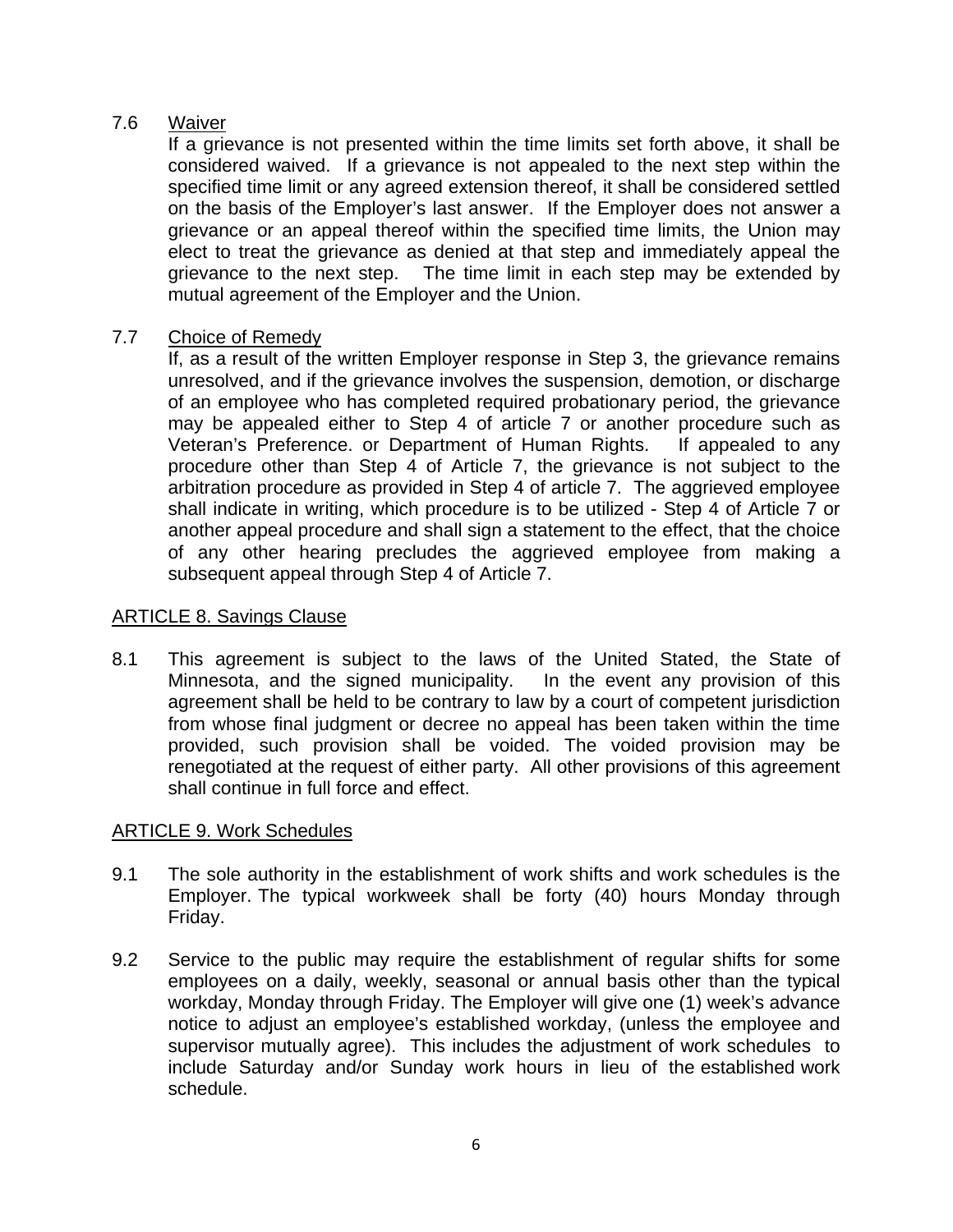- 9.3 In the event that work is required because of unusual circumstances such as (but not limited to) fire, flood, snow, sleet, or breakdown of municipal equipment or facilities, no advance notice need be given. It is not required that an employee working other than the normal work day be scheduled to work more than their regularly scheduled work shift; however, each employee has an obligation to work overtime or call backs if requested unless unusual circumstances prevent the employee from working.
- 9.4 Employees reporting for work as scheduled by the Employer, without notification not to report as scheduled, shall receive a minimum of four (4) hours pay whether or not the employee works as assigned.
- 9.5 The position of Part-Time Office Specialist/Power Typist may be scheduled to work on Saturday and/or Sunday. This schedule will not require Sunday hours to be paid at two (2) times the employee's regular base pay rate.
- 9.6 Nothing contained in this or any other Article shall interpret to be a guarantee of a minimum or maximum number of hours the Employer may assign employees.

## ARTICLE 10. Overtime Pay

- 10.1 Overtime will be distributed as equally as practicable within job classifications.
- 10.2 For the purpose of computing overtime compensation, overtime hours worked shall not be pyramided, compounded, or paid twice for the same hours worked.
- 10.3 Overtime refused by employees will, for record purposes under Section 10.1, be considered as unpaid overtime worked.
- 10.4 Hours worked in excess of forty (40) hours within a seven (7) day period will be compensated at one and one-half (1 1/2) times the employee's regular base pay rate. Should the employee request to work the required overtime on a Sunday instead of a Saturday, as scheduled, and the supervisor approves, the employee agrees to waive the double-time pay as stated in Section 10.6.
- 10.5 Overtime shall be calculated to the nearest fifteen (15) minutes.
- 10.6 Employees shall receive a minimum of two (2) hours pay at two (2) times the employee's hourly rate of pay for Sunday work, except for employees employed in job classifications regularly scheduled to work on Sundays. The employer will meet and discuss with the union any intended change in a regular schedule of a job classification to include Sunday at least 21 calendar days in advance of such schedule change.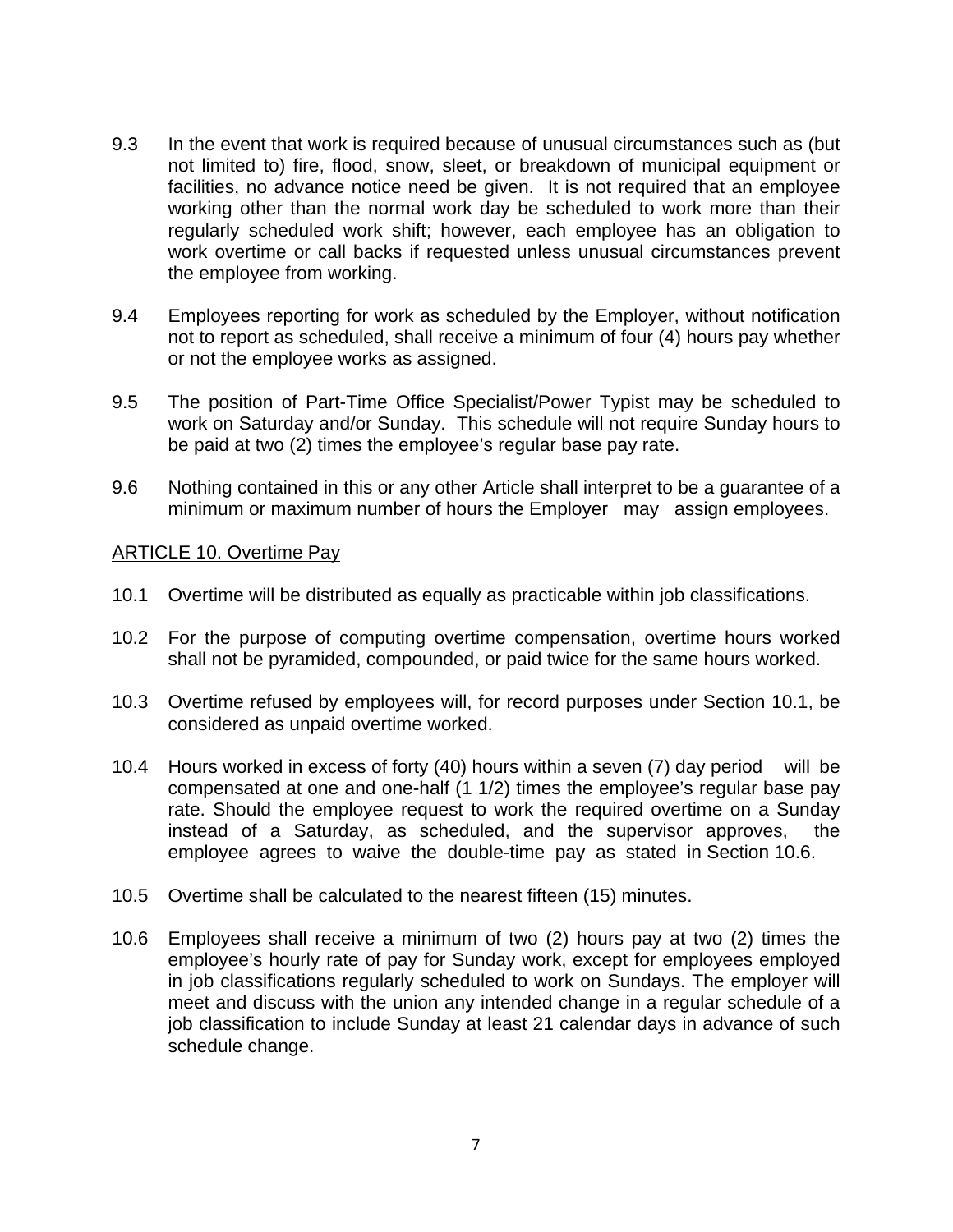## ARTICLE 11. Call Back/On-Call

- 11.1 An employee called to duty at a time other than his/her normal scheduled work shift will be compensated for a minimum of three (3) hours pay at one and onehalf (11/2) times the employee's base pay rate. An extension of, or early report to, a scheduled work shift does not qualify for the three (3) hours minimum.
- 11.2 Employees who are on an established on-call schedule shall receive four (4) hours time off with pay after being on-call for a full week. Accrued on-call time off hours must be taken on or before May 31 of the following calendar year or the hours will be forfeited. All terminating employees shall be paid any accumulated on-call time off hours.

## ARTICLE 12. Right of Subcontract

- 12.1 Nothing in this Agreement shall prohibit or restrict the right of the Employer from subcontracting work performed by employees covered by this Agreement.
- 12.2 In the event the employer elects to contract out bargaining unit work that will result in the displacement of bargaining unit employees, the employer shall provide at least ten (10) days written notice to the Union and provide the Union the opportunity to meet and confer regarding the impact of such contracting out on displaced employees.

## ARTICLE 13. Discipline

13.1 The employer will discipline an employee only for just cause. Discipline will be in one of the following forms but not necessarily in sequential order, based upon just cause, severity of incident in question, and employment history.

Discipline will be in the form of:

- a) Documented oral reprimand;
- b) Written reprimand;
- c) Suspension;
- d) Demotion;
- e) Discharge.
- 13.2 Suspension, demotions and discharges will be in written form.
- 13.3 Written reprimands, notices of suspension and notices of discharge to become part of an employee's personnel file shall be presented in the presence of a Union Representative, read, and acknowledged by signature of the Employee. The employee and the Union will receive a copy of such reprimands and/or notices.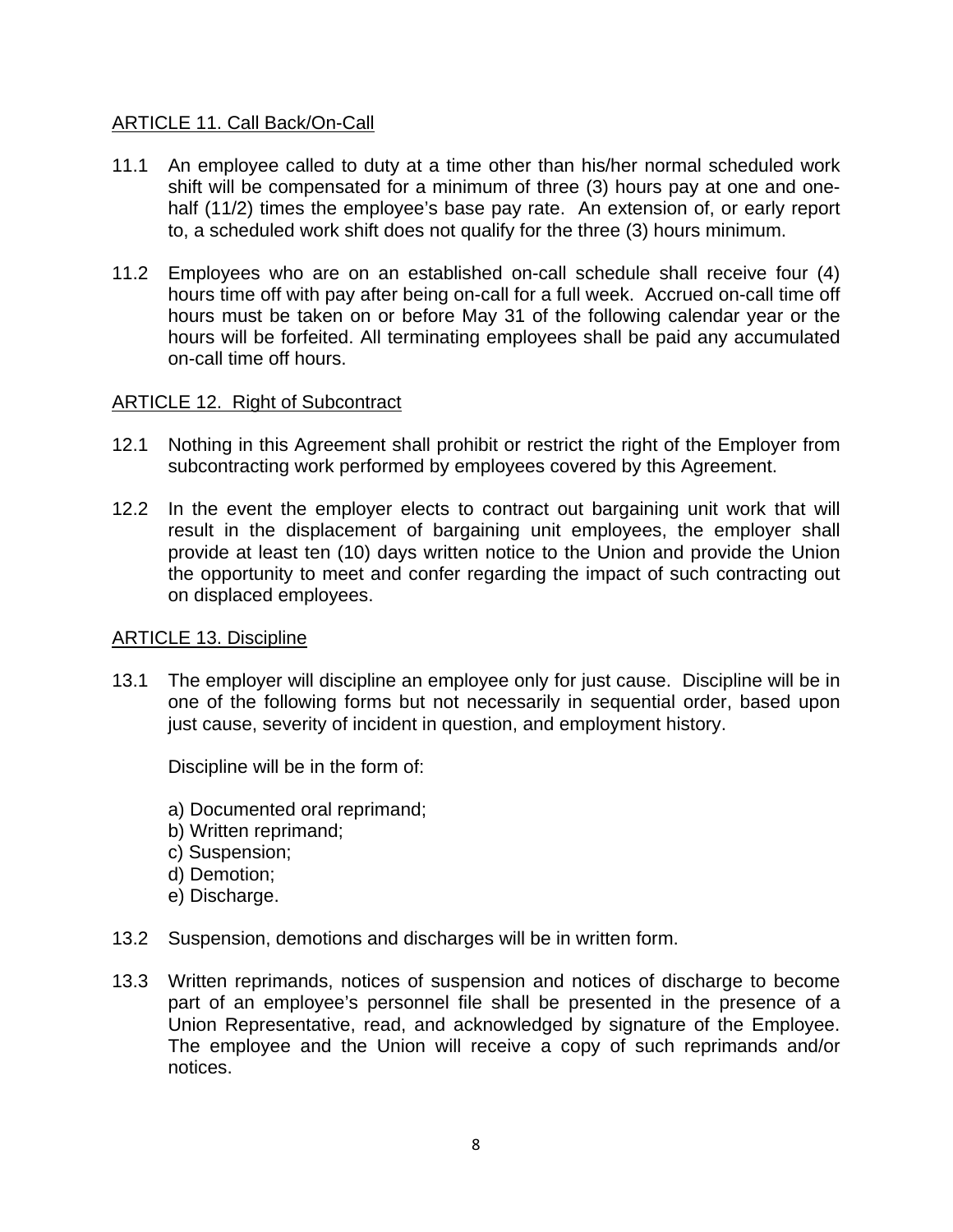13.4 Employees may examine their own individual personnel files at a reasonable time under the direct supervision of the Employer.

## ARTICLE 14. Seniority

- 14.1 Employee seniority shall be determined by length of continuous service with the employer in a position identified in Article 2.1 and 2.2 of this agreement.
- 14.2 Position Criteria:
	- A. Job Descriptions: All employees shall have a job description. Each job description shall contain the following components:
		- 1. Position Title
		- 2. Department
		- 3. Accountable To
		- 4. Essential Functions and Responsibilities
		- 5. Other Responsibilities
		- 6. Desired Minimum Qualifications
			- a. Education and Experience
			- b. Necessary Knowledge, Skills, and Abilities
		- 7. Specific Requirements (i.e. typical hours scheduled; work week)
		- 8. Physical Requirements and Work Environment
	- B. Job Qualifications: Qualifications specified in job descriptions are defined to mean entry-level qualifications. Such qualifications shall be relevant to the stated essential functions and responsibilities as well as other responsibilities (secondary duties), and State licensure requirements, if applicable. Qualifications shall be determined by objective criteria and capable of being validated by training, experience and/or licensure.
	- C. Probationary Period: Probationary period pursuant to Article 16 of this Agreement is defined as follows: The probationary period will provide the employee with the opportunity to demonstrate job qualifications and essential functions as specified by job description. If, during the probationary period, the opportunity to demonstrate any qualification or essential function was not provided, the supervisor will document it and that qualification or duty will not serve as basis for probationary evaluation.
	- D. Evaluation: The Union and the Employer encourage periodic informal evaluation conferences between the employee and his/her supervisor to discuss work performance, job satisfaction, work-related problems and the work environment. If work performance problems are identified, the supervisor shall offer constructive suggestions and shall aid the employee in resolving the problem.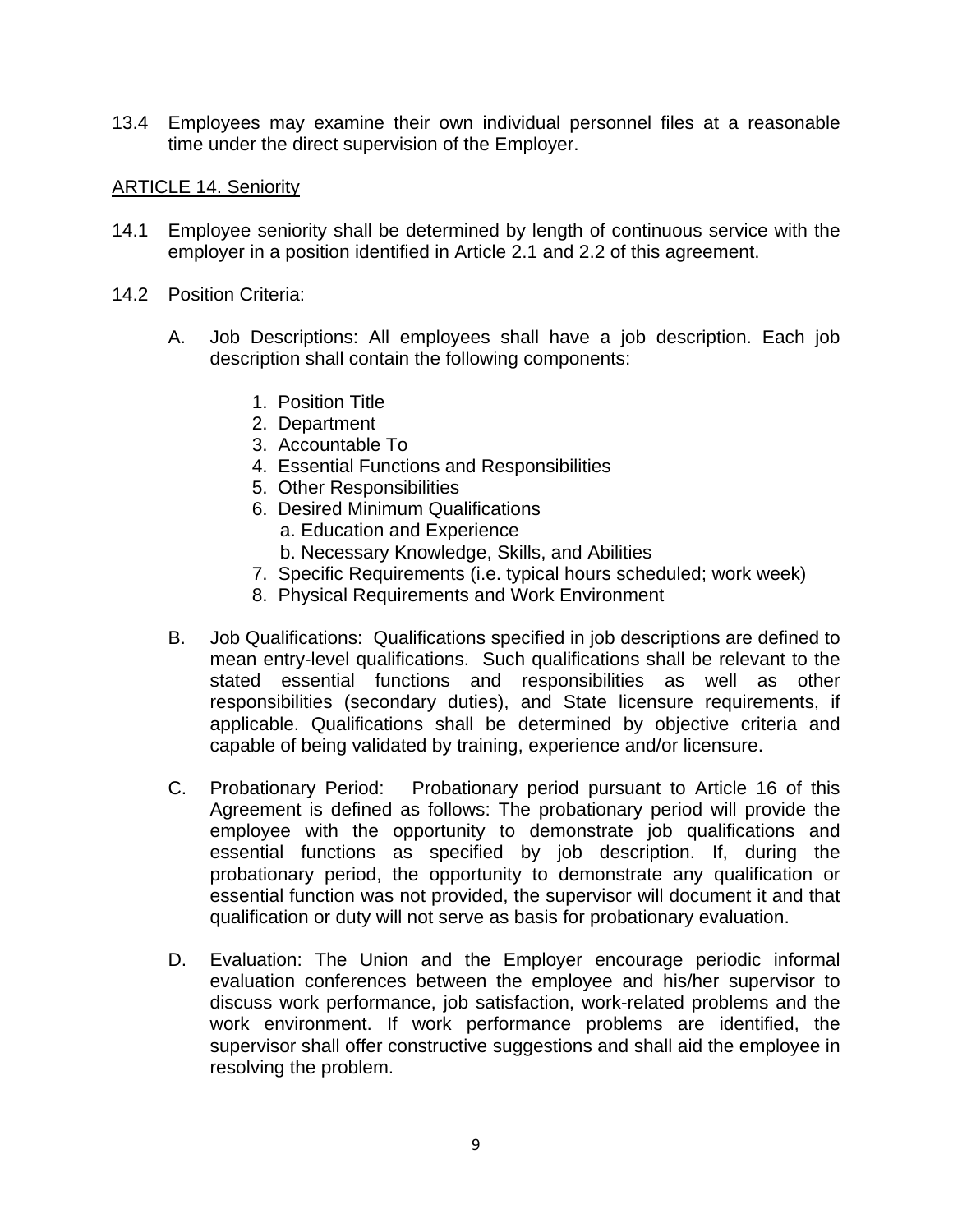- 1. The supervisor will evaluate non-Probationary employees at least once during each year.
- 2. Employees serving a probationary period as defined in Article's 14.2.C. and 16.1 shall receive from their supervisor a written performance evaluation no later than ten (10) working days following the completion of each three months of the probationary period as defined in Article's 14.2.C and 16.1. Employees serving a "trial period" as a result of promotion will be evaluated during the trial period.
- 3. Evaluations shall be specific to qualifications and duties as defined by the job description.
- 14.3 Employees shall lose seniority for voluntary resignation, retirement or discharge for cause.
- 14.4 Employees shall lose job classification seniority for voluntary resignation, retirement, discharge for cause, or demotion for cause.
- 14.5 An employee's seniority shall not be terminated because of absence due to illness, authorized leave of absence, or temporary layoff.
- 14.6 Job classification seniority may be considered in shift changes, but the Employer retains the full and unrestricted right to establish shifts and work schedules.
- 14.7 Seniority for part-time employees will be prorated according to hours worked.

## ARTICLE 15. Reduction of Work Force

15.1 Employees will be reduced on the basis of job classification seniority. Employees will be recalled within job classification on the basis of job classification seniority. An employee on layoff shall have an opportunity to return to work within the job classification from which the employee was reduced or laid off for up to two (2) years from the time of layoff before any new employee is hired or promoted. An employee on layoff must keep their current address on file with the City Human Resource Department. Any employee on layoff, who is notified at the employee's last known address by certified mail to return to work, and failed to return within seven (7) work days, shall be considered to be a voluntary termination.

## ARTICLE 16. Probationary Periods

16.1 All newly hired or rehired employees will serve a probationary period of one (1) year. At any time during the probationary period, a newly hired or rehired, employee may be terminated at the sole discretion of the Employer. A probationary employee serving an original one (1) year probationary period as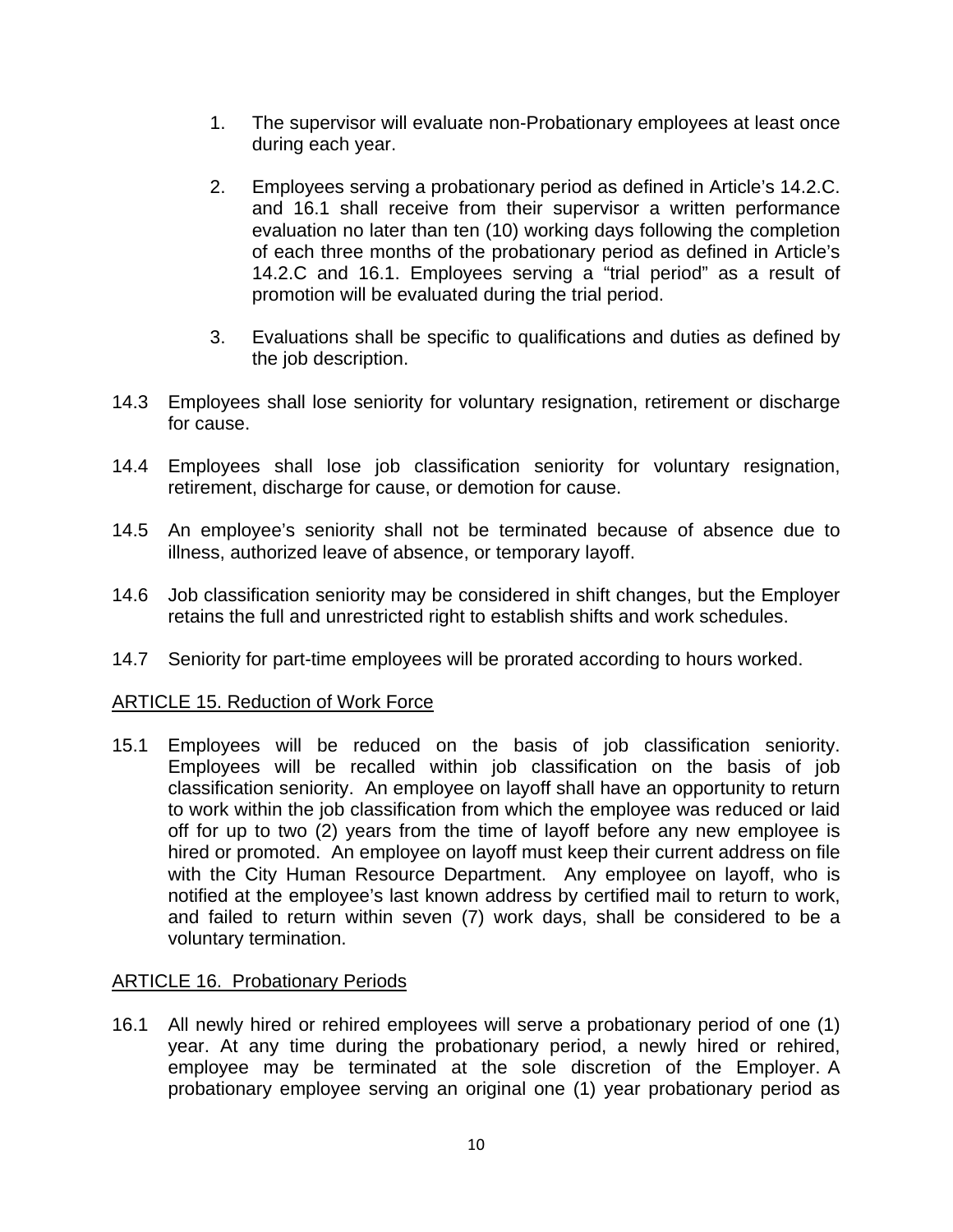described in this Article shall have no right to use the grievance procedure in the event of discharge or demotion.

16.2 All promoted, reassigned and transferred employees shall serve six (6) month trial period. During the trial period a promoted, reassigned or transferred employee may be returned to the employee's previous position at the sole discretion of the Employer.

## ARTICLE 17. Employee Safety

- 17.1 The Employer and the Union agree to jointly promote safe and healthful working conditions, to cooperate in safety matters and to encourage employees to work in a safe manner.
- 17.2 The Union and the Employer agree to an on-going employee safety committee with labor and management serving on this committee.
- 17.3 Pursuant to the City of Moorhead Safety Handbook, employees will be assigned personal protective equipment and apparel, which will be required to be used/worn during working hours. Employees will keep personal protective equipment and apparel in good working and sanitary condition. Employees will return any worn or defective personal protective equipment and/or apparel to their supervisor.
- 17.4 Employees who fail to comply with the safety requirements for their jobs as outlined in the City of Moorhead Safety Handbook will be subject to disciplinary action.
- 17.5 The City will pay the cost of required personal protective equipment and apparel.
- 17.6 The City will not be responsible for lost or misused apparel.

#### ARTICLE 18. Job Postings - Promotions

- 18.1 All vacancies for job classifications listed in Article 2 of this Agreement shall be posted after the Employer determines that a vacancy exists. Employees shall have five (5) working days beginning at 12:00 NOON on DAY 1 of the posting through 12:00 NOON on DAY 5 of the posting period to complete the application process for such vacancies.
- 18.2 All internal postings will be transmitted to all posting areas via computer and the date and time of posting as well as closing date will be stated on each posting.
- 18.3 Temporary Filling of Vacancies: An employee temporarily assigned to fill a vacancy shall be paid the rate applicable to the vacant job position. An employee assuming all or part of another employee's job duties due to an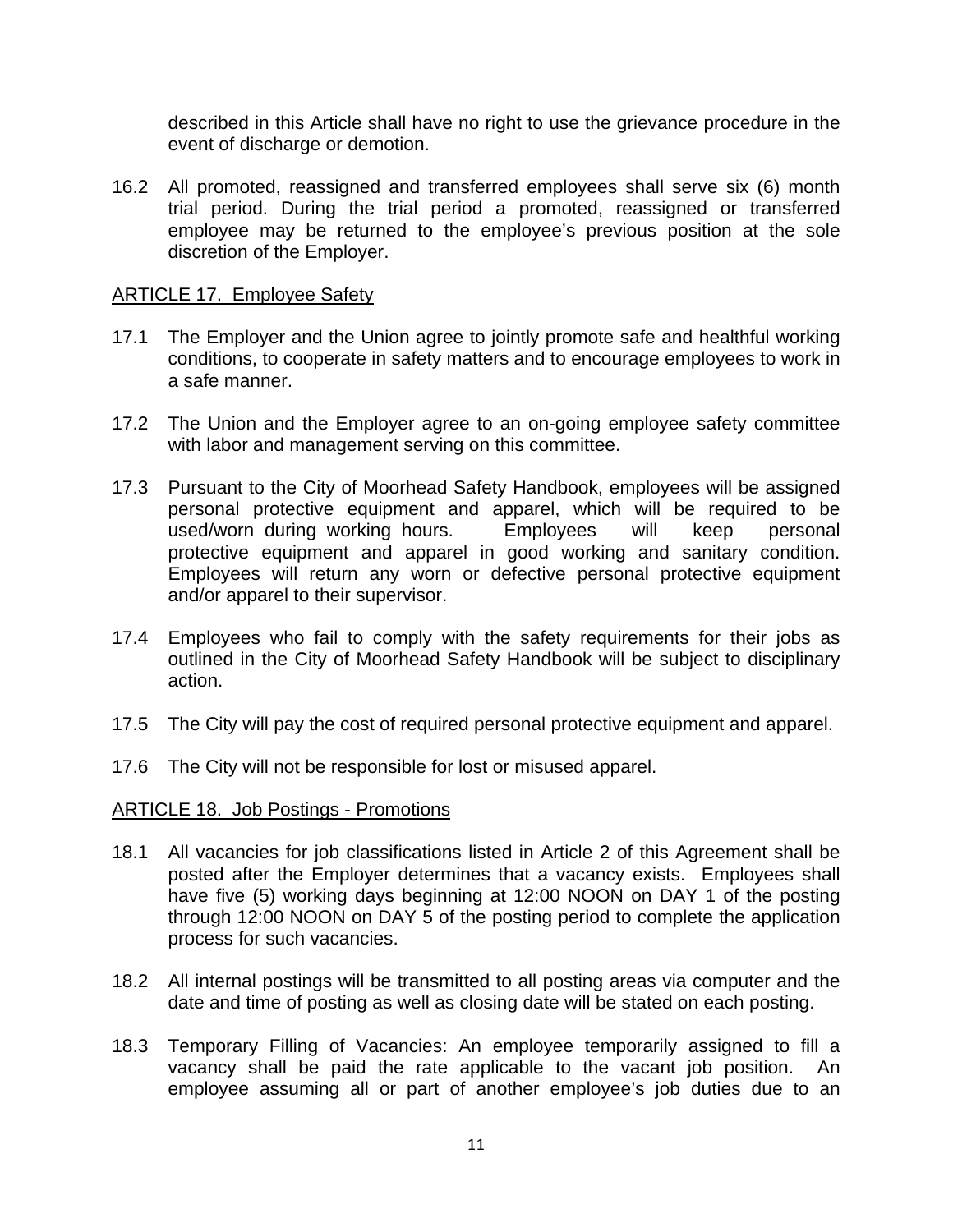employee's sickness, vacation or other leaves will not receive a change in pay rate.

- 18.4 Those employees working for more than sixty seven (67) work days in a calendar year and who are members of the bargaining unit will be permitted to apply during the internal posting period outlined in Section 16.2 above, providing they meet the qualifications, take the required tests, if any, and receive a passing score for the full-time position being posted.
- 18.5 The Employer has the right of decision in the selection of employees to fill posted jobs based on seniority, qualifications, abilities and experience. The employer shall determine whether an employee is qualified for the position applied for, subject to employee appeal through the grievance procedure.
- 18.6 The Employer and the Union agree that permanent job vacancies above the entry level within the designated bargaining unit shall be filled based upon promotion from within the bargaining unit provided the applicant:
	- A. Has the necessary job relevant qualification to meet the standards of the job vacancy.
	- B. Has the ability to perform the duties and responsibilities of the job vacancy, and,
	- C. Successfully completes the promotional trial period.
- 18.7 Work out of Class Pay Supervisory: A 5% differential pay of an employee's hourly salary shall be paid when an employee is filling in for a supervisor for 24 hours per pay period. This pay is to be retroactive to the first hour once the 24 hour minimum time period is met.
- 18.8 Off Season Pay Parks: Mid-November through Mid-March, those employees assigned to Street Maintenance Department as Truck Drivers will continue to be paid in accordance with the Park Maintenance wage schedule.

## ARTICLE 19. Time Off for Union Activity

19.1 Any employee elected by the Union to represent such Union at International, State or District meetings, and which requires his or her absence from duty, may be granted the necessary time off to attend such meetings without pay and without discrimination and without loss of seniority rights or any other rights granted by the Employer, provided such absence does not interfere with the services of the particular department.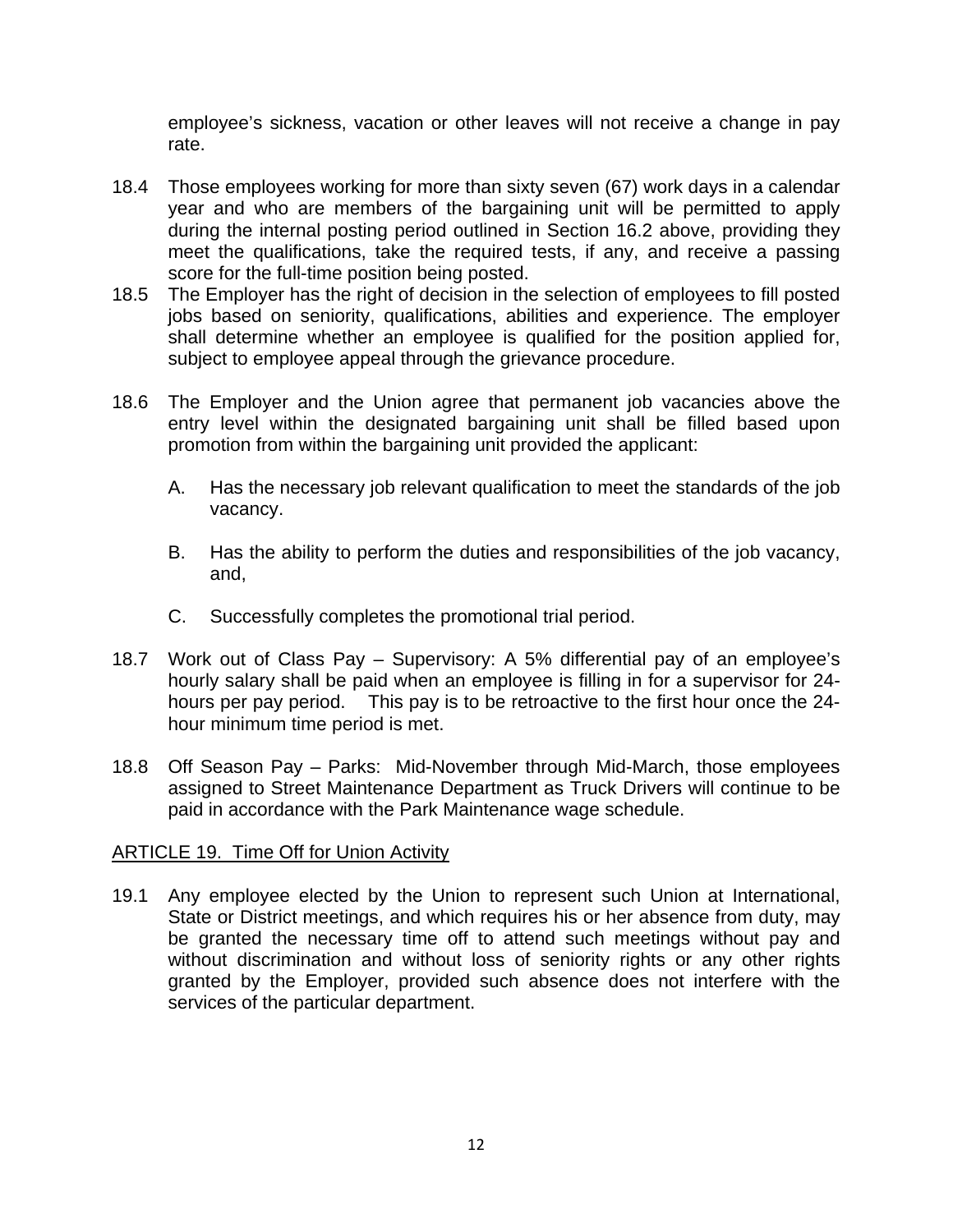## ARTICLE 20. Bulletin Boards - Union Access

20.1 The Union shall be permitted the use of bulletin boards located on the premises of the Employer for the posting of matters of interest to its members. Representatives of the American Federation of State, County, and Municipal Employees shall have access to the premises of the Employer at reasonable times and subject to reasonable rules to investigate grievances and other problems with which he or she is concerned, provided permission is requested from the Department Director.

## ARTICLE 21. Insurance

- 21.1 Employees agree to accept the same employer contribution for health insurance per employee per month as is established for the Professional, Supervisory and Management employees in the City of Moorhead.
- 21.2 The Employer will provide and pay for a Term Life Insurance policy in the amount of \$15,000.00 for each regular employee under this Agreement. In addition, each Employee shall have the option, at the Employee's expense, to buy additional life insurance with evidence of insurability. The option to purchase additional life insurance after initial employment can be done at any time with evidence of insurability.

## ARTICLE 22. Holidays

- 22.1 All employees will receive ten (10) holidays each year as follows: New Year's Day; Martin Luther King, Jr. Day; President's Day; Memorial Day; Independence Day; Labor Day; Veteran's Day; Thanksgiving Day; Christmas Eve Day (not Operations and Waste Water employees as defined in Article 3, Section 3.13); and Christmas Day. Employees will receive eight (8) hours pay at their regular pay rate for each holiday, which falls on a scheduled workday.
- 22.2 When a recognized holiday falls on a Saturday, the preceding Friday shall be observed as a recognized holiday. When a recognized holidays falls on Sunday, the following Monday shall be observed as a recognized holiday.

The following applies to all clerical and technical employees. When Christmas Eve Day is on a Friday, then the following Monday shall be observed as the Christmas Day holiday. When Christmas Eve Day is on a Saturday, the preceding Friday shall be observed as the Christmas Eve Day holiday and the following Monday shall be observed as the Christmas Day holiday. When Christmas Eve Day is on Sunday, the preceding Friday shall be observed as the Christmas Eve Day holiday and the following Monday shall be observed as the Christmas Day holiday.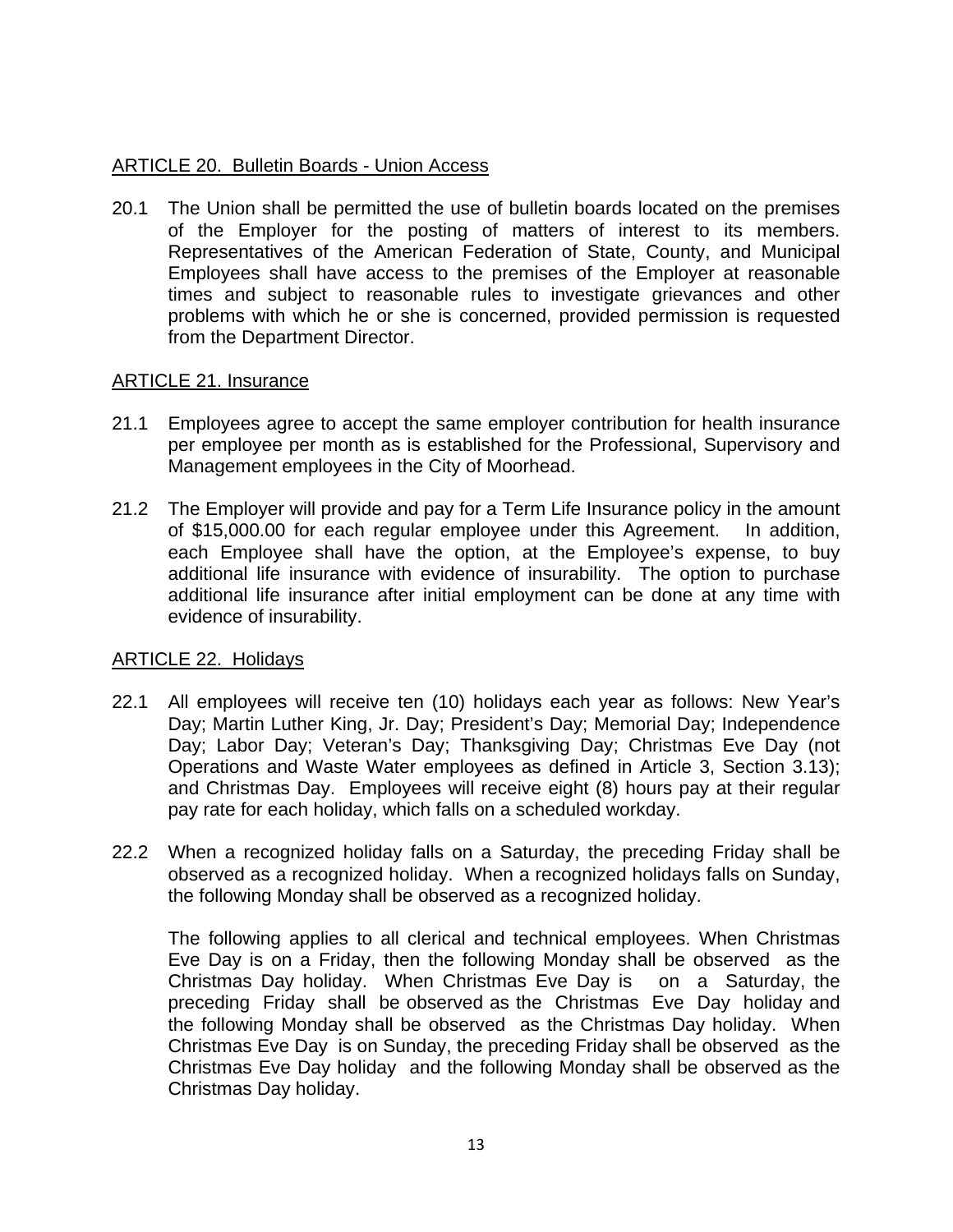- 22.3 Employees who are required to work on any of the above named holidays, shall be paid double (2x) time rates for their work that day in addition to their regular holiday pay.
- 22.4 When a paid holiday falls during an employee's approved vacation leave, or while an employee is on approved sick leave, he or she receives an additional day of paid vacation or sick leave provided the holiday falls on a day he or she would normally have been scheduled to work.
- 22.5 In lieu of Christmas Eve Day holiday, all Public Works and Wastewater employees defined in Article 3, Section 3.13 shall be granted 8 floating holiday hours which must be taken on or before January 31 of the following calendar year or the hours will be forfeited. At least one (1) week notice must be given to the employee's immediate supervisor before the floating holiday hours can be used.

The following applies to all Public Works and Wastewater employees. Christmas Eve Day is a normal work day. When Christmas Eve Day is on a Saturday, the preceding Friday shall be observed as the Christmas Eve Day holiday and is a normal work day. When Christmas Day is on a Saturday, the preceding Friday shall be observed as the Christmas Day holiday. When Christmas Day is on a Sunday, the following Monday shall be observed as the Christmas Day holiday.

#### ARTICLE 23. Vacations

- 23.1 All terminating employees shall be paid accumulated vacation computed to the nearest 1/100 hour. Maximum accumulation of vacation shall be 240 hours. All employees shall take a minimum of forty (40) hours during each calendar year. All vacations must be scheduled and approved by the Employer.
- 23.2 Sickness or accident not covered by benefits of the Worker's Compensation Act may be covered by accrued vacation leave.
- 23.3 Employees shall earn vacation at the following rate:

| Zero through 5 Years | 80 hours of vacation each calendar year. |
|----------------------|------------------------------------------|
| In the 6th Year      | 88 hours of vacation.                    |
| In the 7th Year      | 96 hours of vacation.                    |
| In the 8th Year      | 104 hours of vacation.                   |
| In the 9th Year      | 112 hours of vacation.                   |
| In the 10th Year     | 120 hours of vacation.                   |
| In the 11th Year     | 128 hours of vacation                    |
| In the 13th Year     | 136 hours of vacation.                   |
| In the 16th Year     | 144 hours of vacation.                   |
| In the 17th Year     | 152 hours of vacation.                   |
| In the 18th Year     | 160 hours of vacation.                   |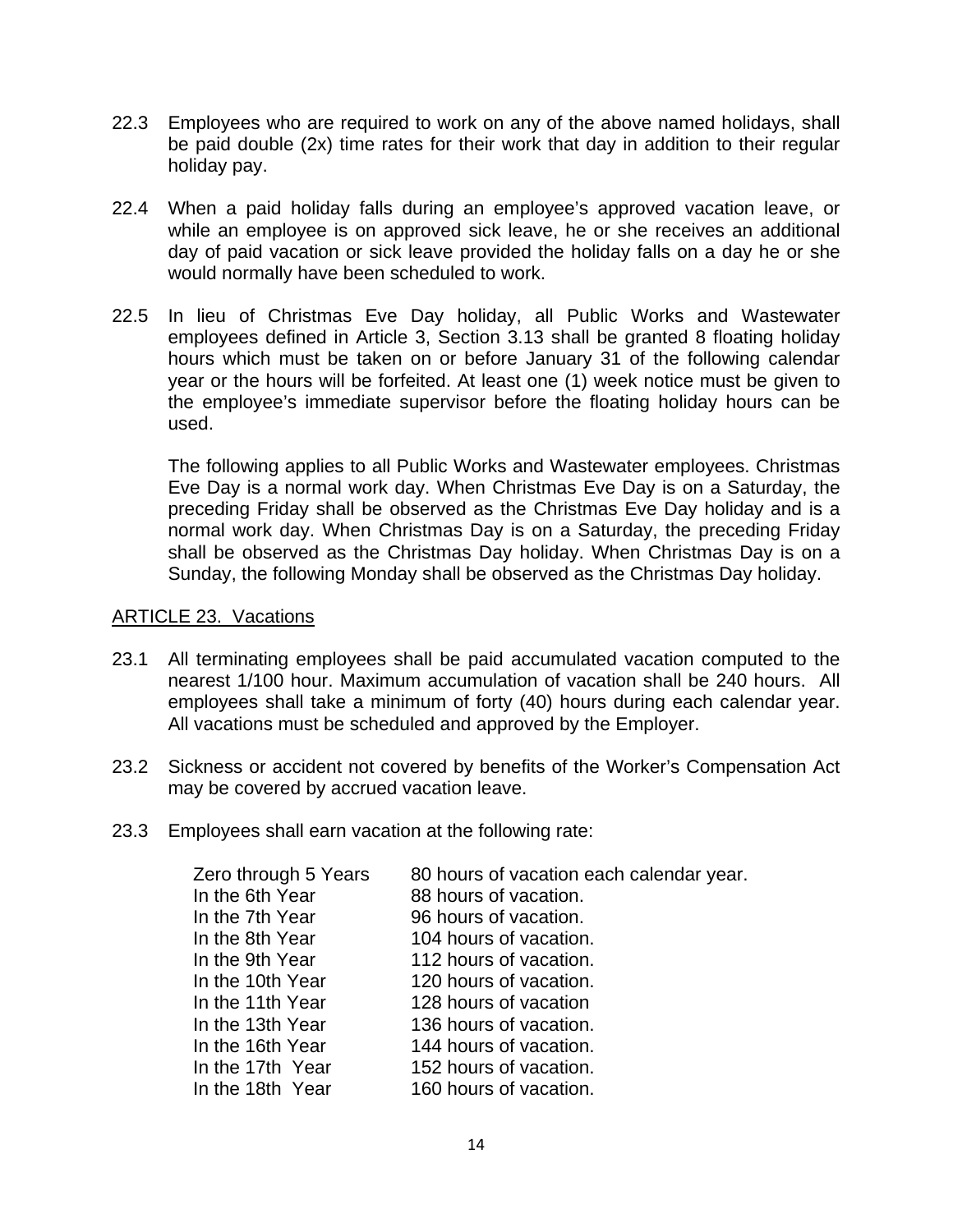| In the 19th Year | 168 hours of vacation. |
|------------------|------------------------|
| In the 20th Year | 176 hours of vacation. |
| In the 22nd Year | 184 hours of vacation. |
| In the 23rd Year | 192 hours of vacation  |
| In the 24th Year | 200 hours of vacation  |
| In the 25th Year | 208 hours of vacation. |

#### ARTICLE 24. Sick Leave

- 24.1 Employees shall accumulate sick leave from their first day of employment on the basis of eight (8) hours of leave for each month of service, with a maximum allowable accumulation of nine hundred sixty (960) hours. When this total accumulation has been accrued, each hour earned thereafter, but still maintaining the nine hundred sixty (960) hours total, shall be divided, with onehalf (1/2) accrual put into a deferred sick leave bank, to be used only after the nine hundred sixty (960) hours of regular sick leave have been depleted, and the other one-half (1/2) hour to be used as additional vacation in the following year.
- 24.2 Employees entitled to the benefits of the Worker's Compensation Act, as a result of injury or sickness caused on the job, shall have their monthly benefits paid by Worker's Compensation, supplemented by the City, with total monthly pay not to exceed the employee's normal pay. The employee shall be charged with sick leave for that portion paid by the City only.
- 24.3 Upon death or retirement from employment, one-half of the unused portion of sick leave, excluding the deferred sick leave bank, shall be paid at their normal rate of pay to the employee or be paid to the employee's estate. Retirement is defined as terminating employment with the City and immediately receiving retirement benefits from Social Security and/or Public Employee Retirement Association.
- 24.4 An employee who has exhausted all accumulated sick leave may, be granted a leave of absence without pay not to exceed two (2) years without loss of seniority. At each six (6) month period, the City shall review the specific case to determine whether the leave shall be continued for the total two (2) years. A doctor's report will be required during each six (6) month period.

#### ARTICLE 25. Funeral Leave

25.1 An employee shall be allowed up to five (5) working days with pay, not to be deducted from sick leave, and up to five (5) additional days to be charged to sick leave, in the event of the death of a parent, step-parent, sibling, spouse, child, step-child, father-in-law, mother-in-law, son-in-law, daughter-in-law, grandparent, great-grandparent, grandchild, member of household.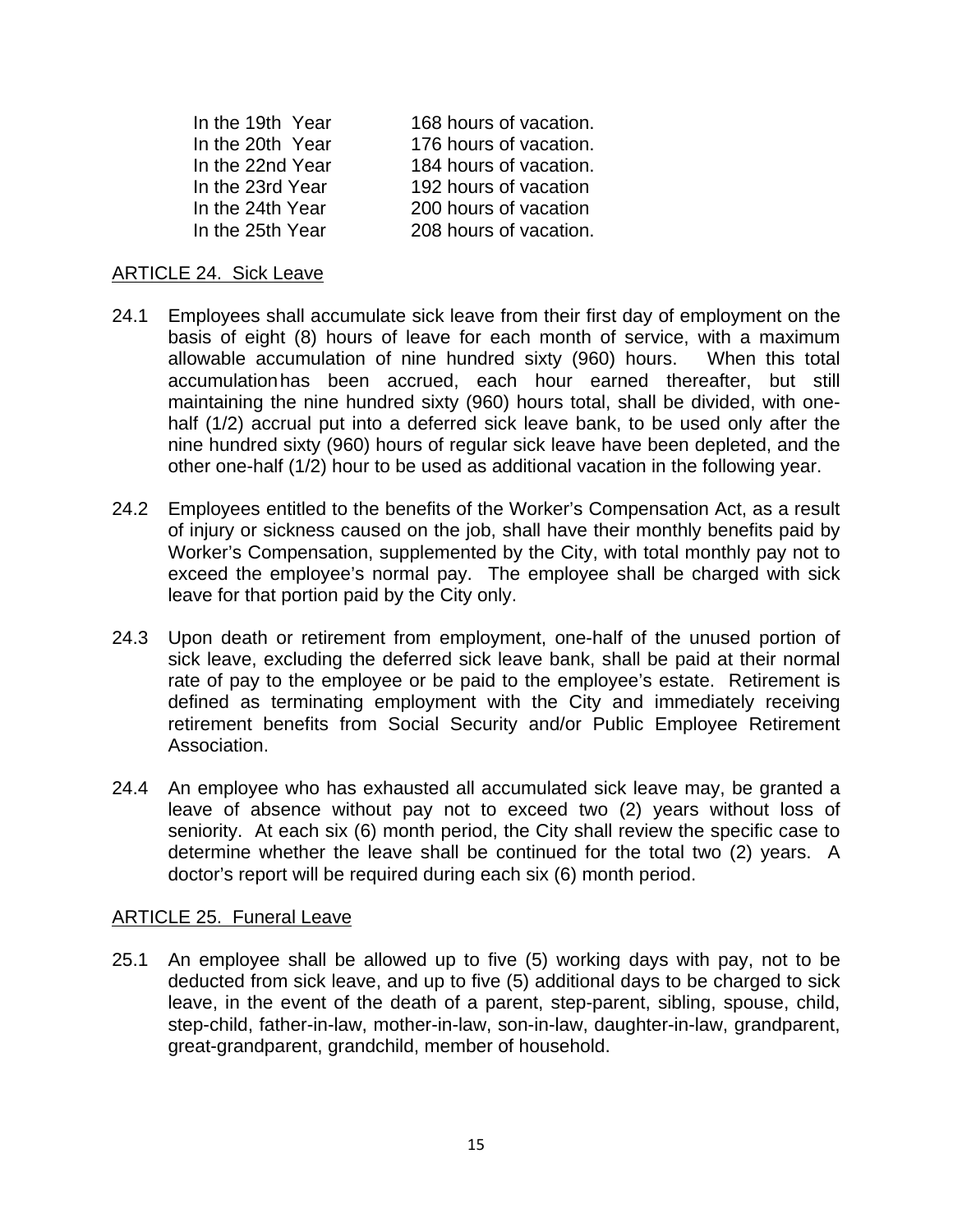- 25.2 Two (2) working days with pay, not to be deducted from sick leave, and up to five (5) additional days to be charged to sick leave, in the event of the death of a brother-in-law, sister-in-law, aunt or uncle.
- 25.3 An employee shall be allowed one (1) day of sick leave in the event of the death of a first cousin, niece, or nephew.

#### ARTICLE 26. Longevity Benefits

- 26.1 No employee hired after December 31, 1976 shall be eligible to receive longevity benefits.
- 26.2 Employees hired prior to January 1, 1977, will receive longevity benefits based on the following schedule:

4% of base salary to employees after 20 years of continuous full-time service.

- 26.3 The longevity benefits shall be payable in a lump sum separate check as part of the second payroll period in December each year.
- 26.4 This benefit shall not be paid to any person not employed by the City of Moorhead on the date on which the benefit is paid, unless the person terminated employment during the year due to retirement, death, or disability, in which case a pro-rata benefit shall be paid.

## ARTICLE 27. Educational Assistance Benefits

- 27.1 Financial assistance equal to 100% reimbursement of tuition, fees and required books may be approved for employees who are not in a probationary status under the following conditions:
	- a. Dependent on availability within the budget.
	- b. Job-related education programs must be taken from accredited institutions of higher learning or vocation-technical schools.
	- c. The Employer decides which courses are to be approved.
	- d. The Employer must approve the educational program prior to the beginning of any course.
	- e. Requests for approval must contain the name of the course, a brief course outline, names of books required, a statement from the employee outlining his/her own assessment of the job relevancy of the course, and an itemized list of total costs to the Employer.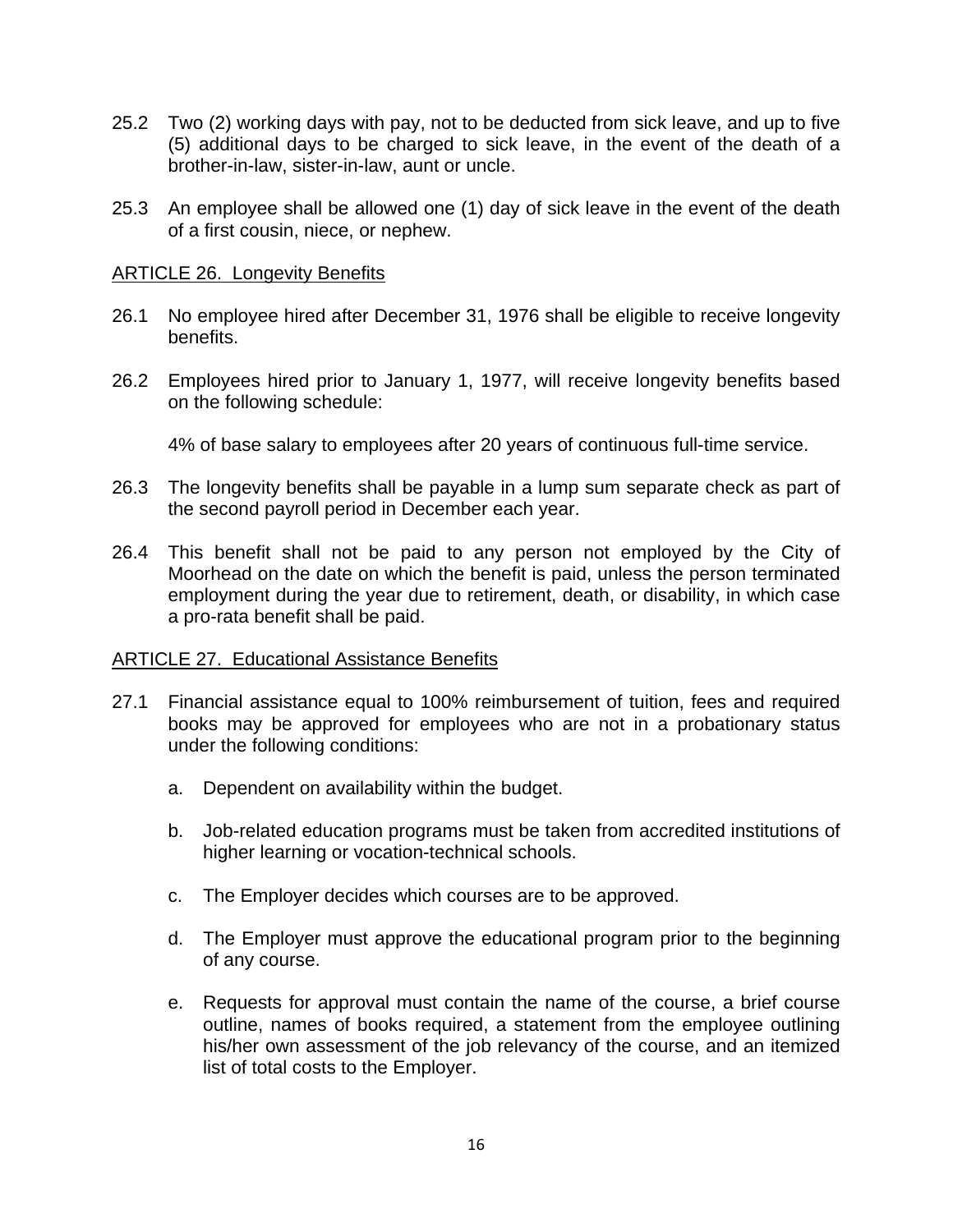- f. All course work must be completed on the employee's own time. If time off to attend classes during regular working hours is approved by the Employer, such time must be fully made up at another time approved by the Employer.
- g. Employees must receive a grade of B or better (Pass on a pass/fail basis) in order to qualify for financial assistance. Tuition shall be paid at the completion of the class with certain conditions. A contract between the City and employee must be signed prior to advancement of tuition.
- h. Upon successful completion of a course, the Employer approves reimbursement.
- i. Books remain the property of the Employer unless the employee wishes to purchase them.
- 27.2 Upon submittal by the City to Union of a proposed, revised tuition reimbursement City-wide policy, this article may be reopened for the purposes of negotiating changes to or elimination of this article. If the Union does not submit in writing its request to meet and negotiate over implementation of the policy within 15 calendar days of receipt of the policy, then this article will be null and void and the policy will be implemented in its entirety with employees.

## ARTICLE 28. Family Medical, Child Bearing, Child Care and/or Adoption Leaves:

28.1 An employee may request an unpaid leave of absence of up to twelve (12) work weeks during any twelve (12) month period due to birth, adoption or foster care for a child, the employee's own serious health condition or the serious health condition of a spouse, child or parent leave. An employee making request for an unpaid leave shall follow the requirements as stipulated in the Family Medical Leave Act and City of Moorhead Policy No. –7.20 Family and Medical Leave. The employee shall use all accrued sick leave as stipulated in the Family Medical Leave Act before requesting unpaid leave. The granting of such leave shall be in accordance with the provisions of the Family Medical Leave Act (August 5, 1993).

## ARTICLE 29. Other Leaves of Absence

- 29.1 Any employee shall be granted a leave of absence with pay for service on a jury. Such employee shall receive his or her regular pay and the compensation he or she receives as a juror. If excused, he or she should immediately return to work for the balance of the day.
- 29.2 Personal Leave: Effective upon ratification, after three (3) years of service, two weeks (80 hours) unpaid personal leave would be available on an annual basis subject to Supervisor approval.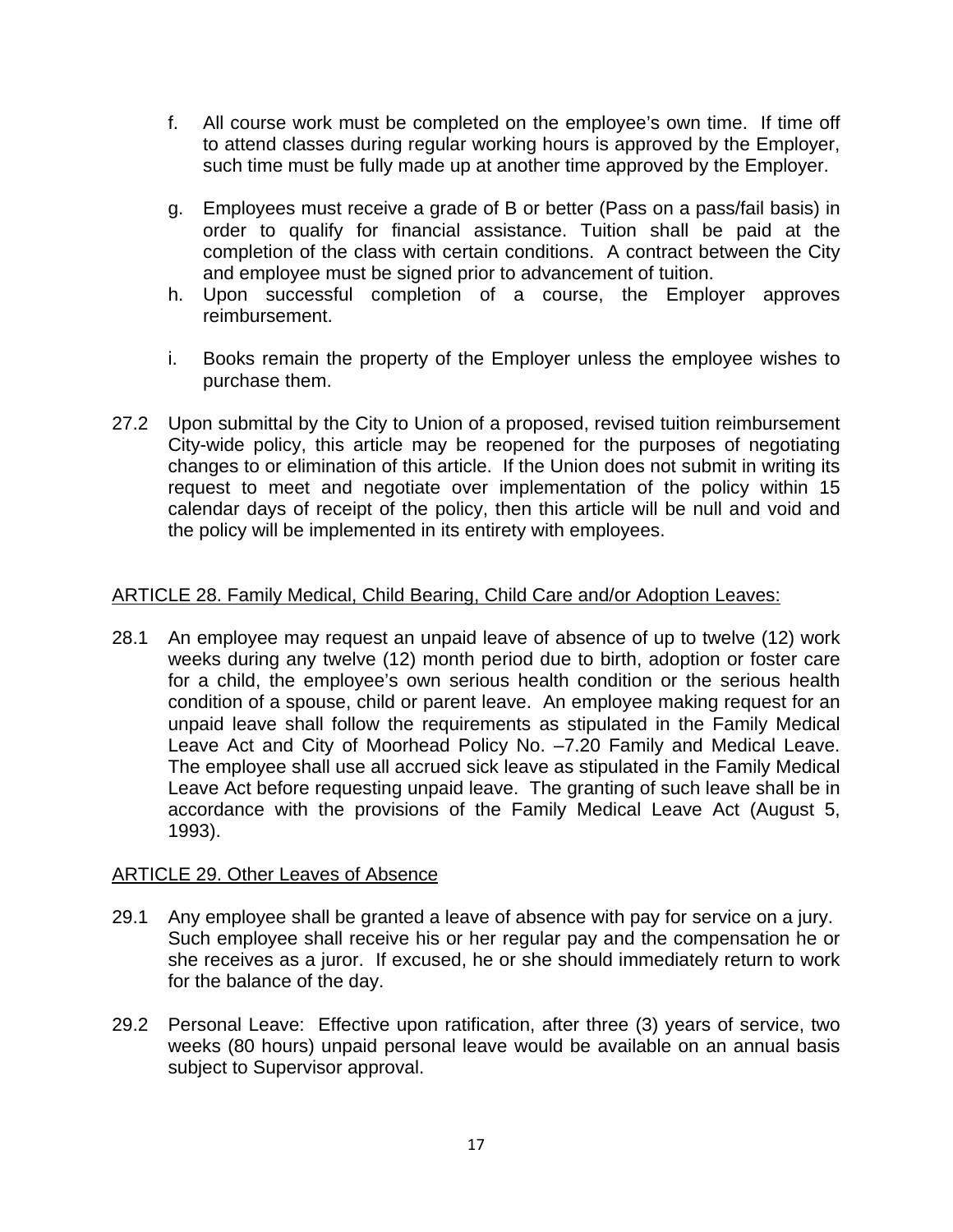## ARTICLE 30. Part Time Employees

- 30.1 Employees scheduled to work less than full-time but more than 32 hours per week shall be eligible for health and life insurance benefits on a pro-rated basis.
- 30.2 Permanent part-time employees shall be eligible for holiday pay; sick leave and vacation pay on a prorated basis of their hours to two thousand eighty (2080) hours.

#### ARTICLE 31. Temporary/Seasonal Employees

- 31.1 Temporary/Seasonal employees shall be defined as those employees with job titles not listed in Article 2.1 and noted as temporary and/or seasonal as part of the job title.
- 31.2 Temporary/Seasonal employees will be placed on a separate seniority list and still earn seniority credit as follows:
	- 1. The length of continuous service shall determine Temporary/Seasonal seniority with the employer.
	- 2. Length of continuous service shall be determined by using regular hours worked and calculated as 173 regular hours worked equals one (1) month seniority.
- 31.3 Temporary/Seasonal employees will be compensated for hours worked only.
- 31.4 Temporary/Seasonal employees will not be eligible for Call Back as stated in Article 11.
- 31.5 Overtime will be compensated at one and one half (11/2) times the employee's hourly rate for all hours worked in excess of forty (40) hours in a workweek.
- 31.6 The employer will compensate temporary/seasonal employees at no less than the minimum hourly wage and has the authority to establish a higher hourly wage based upon job duties, skills and experience.
- 31.7 Temporary/Seasonal employees are excluded from all contract provisions except those specifically stated in this Article.
- 31.8 Temporary/Seasonal employees shall have the right to utilize the Grievance Procedure (Article 7) for those items covered in this Article with the exception of Subdivision 6 of this Article.
- 31.9 No amount of Temporary/Seasonal seniority shall supersede any amount of fulltime seniority, for the purpose of filling of vacancies, or in case of layoff and/or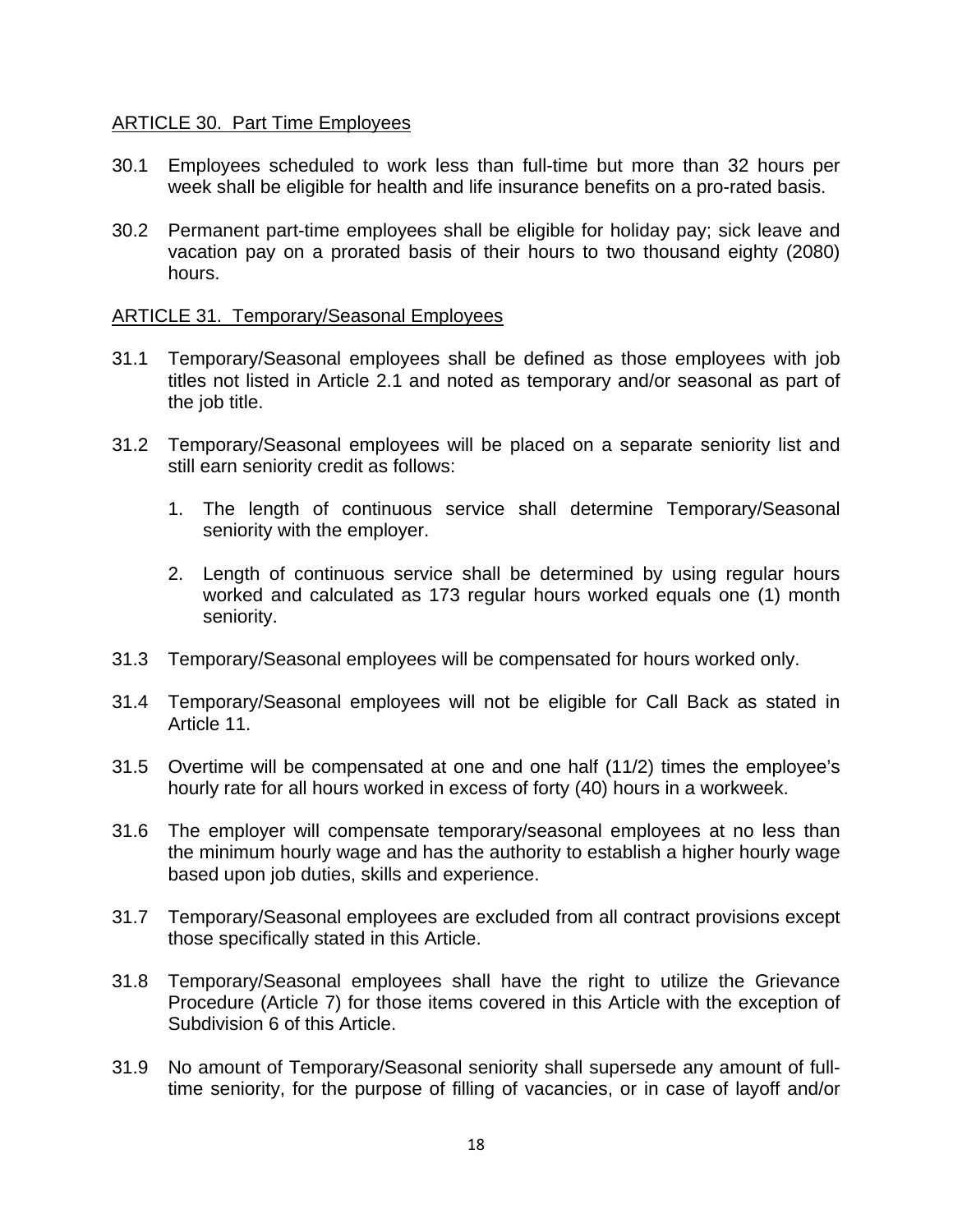recall. Further, it is understood by the parties that none of the accrued seniority (as stipulated in Section 32.2) shall carry over and accrue for those employees that may apply for, and be hired into a full time position with the Employer.

#### ARTICLE 32. Uniforms and Equipment

- 32.1 Uniforms will be furnished as required by the City.
- 32.2 Employer will provide tools as necessary at its discretion to mechanics.

#### ARTICLE 33. Legal Defense

33.1 The City of Moorhead will provide a legal defense for City employees who are acting within the scope of their employment while on duty and to the degree allowed by state statutes.

#### ARTICLE 34. Base Pay Structure

34.1 In calendar year 2018, employees will be paid a base pay as established in the City's base pay structure for calendar year 2018. In calendar year 2019, employees will be paid a base pay as established in the City's base pay structure for calendar year 2019. In calendar year 2020, employees will be paid a base pay as established in the City's base pay structure for calendar year 2020.

#### ARTICLE 35. Waiver

- 35.1 Any and all prior agreements, resolutions, practices, policies, rules, and regulations regarding terms and conditions of employment, to the extent inconsistent with the provisions of this Agreement, are hereby superseded.
- 35.2 The parties mutually acknowledge that during the negotiations, which resulted in this Agreement, each had the unlimited right and opportunity to make demands and proposals with respect to any term or condition of employment not removed by law from bargaining. All agreements and understandings arrived at by the parties are set forth in writing in this Agreement for the stipulated duration of this Agreement. The Employer and the Union each voluntarily and unqualifiedly waive the right to meet and negotiate regarding any and all terms and conditions of employment referred to or covered in this Agreement or with respect to any term or condition of employment not specifically referred to or covered by this Agreement, even though such terms or conditions may not have been within the knowledge or contemplation of either or both parties at the time this contract was negotiated or executed.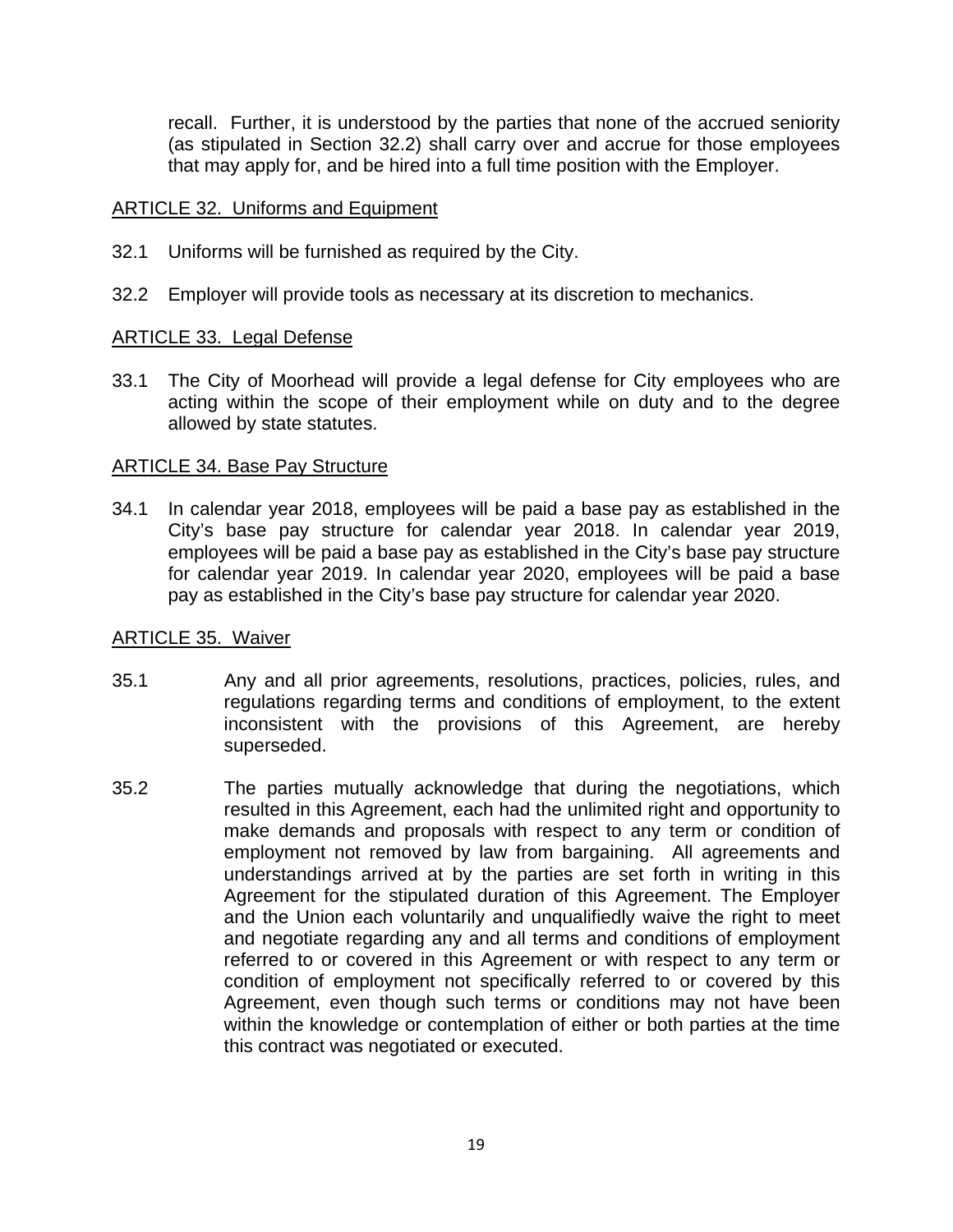## ARTICLE 36. Term of Agreement

35.1 This Agreement shall be in full force and effective from January 1, 2018 until December 31, 2020, (and from year thereafter unless either party hereto shall give notice at least sixty (60) days prior to the expiration date of a desire to terminate or amend said Agreement.

IN WITNESS WHEREOF, the parties hereto have executed this Agreement on the latest date affixed to the signatures below.

FOR THE CITY OF MOORHEAD

**BY** Mayor **BY City Manager** DATE

AMERICAN FEDERATION OF STATE, COUNTY AND MUNICIPAL EMPLOYEES, AFL-

CIO, COUNCIL NO. 65, LOCAL UNION No.<br>1450<br>BY He / Mgol (2-1-2-1)<br>President

 $\int$ gura Magazie-1-17

 $(2, 1)$ BY  $\varnothing$ 

**Business Agent, AF** 

DATE - ----------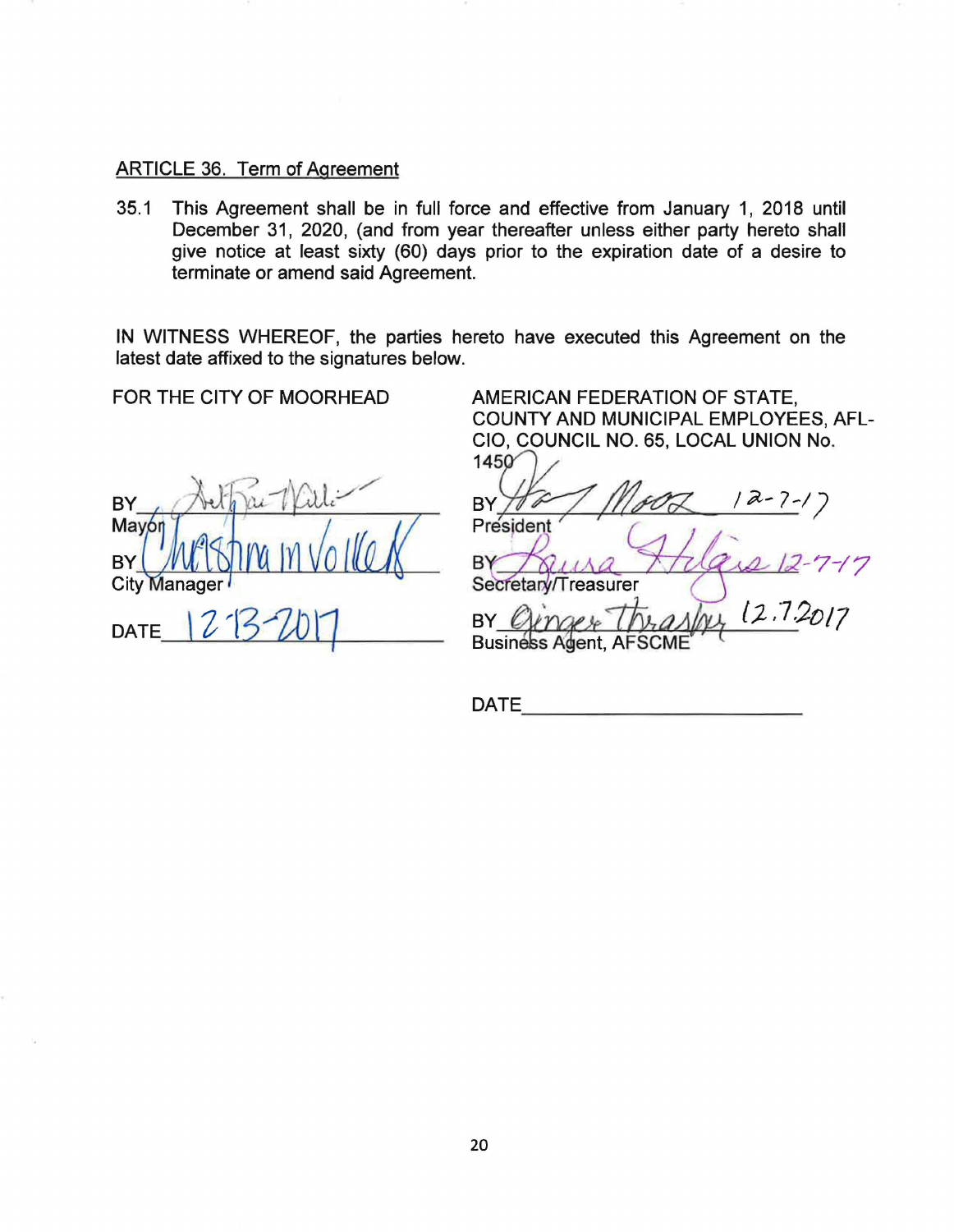#### **MEMORANDUM OF UNDERSTANDING**

 This Memorandum of Understanding ("MOU") is made by and between the City of Moorhead, Minnesota ("Employer"), a municipal corporation, and AFSCME, Council No. 65 ("Union").

WHEREAS, AFSCME, Council No. 65 ("Union") is the exclusive representative for certain City of Moorhead employees("Bargaining Unit Employee(s)")

WHEREAS, Employer and Union are parties to a labor agreement in force and effect from January 1, 2018 through December 31, 2020 ("Labor Agreement");

WHEREAS, the parties desire to clarify certain components of base pay for Bargaining Unit Employees.

NOW, THEREFORE, all parties hereto understand as follows:

#### **Article 1. Base Pay Schedule**

**Section 1.1.** Bargaining Unit Employees as of December 31, 2017 will be paid a base wage in 2018, effective January 1, 2018, that is the base wage of the step in the pay grade for their position in the City of Moorhead Base Pay Schedule for January 1, 2018 through December 31, 2018 before such schedule was adjusted by 2.5% that is closest to, but not lower than, their base wage as of December 31, 2017. The Base Pay Schedule for 2019 will include a 2.5% increase and an increase of 3.00% for 2020.

| 2018                         |             |             |             |             |             |             |             |             |             |             |             |
|------------------------------|-------------|-------------|-------------|-------------|-------------|-------------|-------------|-------------|-------------|-------------|-------------|
| <b>Step</b>                  |             |             |             |             |             |             |             |             | Q           | 10          | 11          |
| Police<br>Transcriptionist   | \$29,769.70 | \$31,058.30 | \$32,346.90 | \$33,635.51 | \$34,924.11 | \$36,212.71 | \$37,501.31 | \$38,789.92 | \$40,078.52 | \$41,367.12 | \$42,528.14 |
| Custodian                    | \$32,229.88 | \$33,624.97 | \$35,020.06 | \$36,415.16 | \$37,810.25 | \$39,205.34 | \$40,600.44 | \$41,995.53 | \$43,390.62 | \$44,785.71 | \$46,042.68 |
| <b>Forestry Laborer</b>      | \$33,535.18 | \$34,986.77 |             |             |             |             |             | \$43,696.34 | \$45,147.93 | \$46,599.53 | \$47,907.40 |
| Office Specialist            |             |             | \$36,438.37 | \$37,889.96 | \$39,341.56 | \$40,793.15 | \$42,244.75 |             |             |             |             |
| Community<br>Service Officer |             |             |             |             |             |             |             |             |             |             |             |
| Records<br>Specialist        | \$36,306.54 | \$37,878.09 | \$39,449.64 | \$41,021.20 | \$42,592.75 | \$44,164.31 | \$45,735.86 | \$47,307.42 | \$48,878.97 | \$50,450.53 | \$51,866.48 |

**Section 1.2** As established in the Employer's Base Pay Schedules, Bargaining Unit Employees' base wages will be as follows: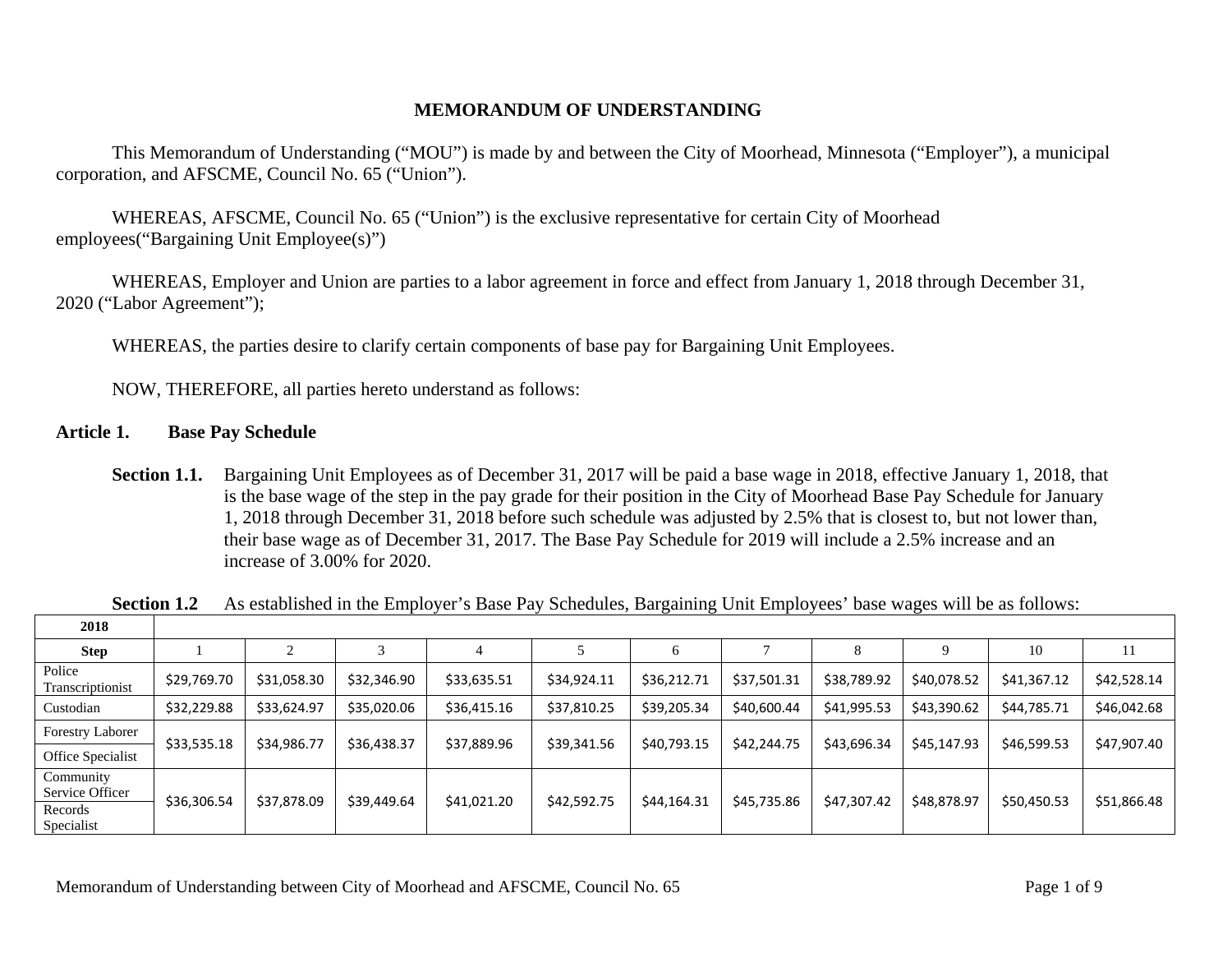| 2018                                                                                                                                                                                                                                                                                       |              |                |             |             |             |             |                |             |             |             |             |
|--------------------------------------------------------------------------------------------------------------------------------------------------------------------------------------------------------------------------------------------------------------------------------------------|--------------|----------------|-------------|-------------|-------------|-------------|----------------|-------------|-------------|-------------|-------------|
| <b>Step</b>                                                                                                                                                                                                                                                                                | $\mathbf{1}$ | $\overline{2}$ | 3           | 4           | 5           | 6           | 7 <sup>7</sup> | 8           | 9           | 10          | 11          |
| <b>Accounts Payable</b><br>Specialist<br>Accounts<br>Receivable<br>Specialist<br><b>Golf Course</b><br>Technician<br><b>Transfer Station</b><br>Operator<br>Truck Driver-<br>Forestry<br>Truck Driver-<br>Sanitation<br>Truck Driver-<br><b>Streets</b><br>Truck Driver/<br>Mower Operator | \$37,776.96  | \$39,412.16    | \$41,047.36 | \$42,682.56 | \$44,317.77 | \$45,952.97 | \$47,588.17    | \$49,223.37 | \$50,858.58 | \$52,493.78 | \$53,967.08 |
| <b>Golf Course</b><br>Mechanic<br>Park Technician<br>Program<br>Assistant<br>Solid Waste<br>Equipment<br>Operator                                                                                                                                                                          | \$39,306.92  | \$41,008.35    | \$42,709.77 | \$44,411.20 | \$46,112.63 | \$47,814.06 | \$49,515.49    | \$51,216.91 | \$52,918.34 | \$54,619.77 | \$56,152.74 |
| Accounting<br>Technician<br>Heavy Equipment<br>Operator<br>Special<br>Assessment<br>Coordinator<br><b>Technical Office</b><br>Specialist                                                                                                                                                   | \$40,898.85  | \$42,669.19    | \$44,439.52 | \$46,209.86 | \$47,980.19 | \$49,750.53 | \$51,520.87    | \$53,291.20 | \$55,061.54 | \$56,831.87 | \$58,426.93 |
| <b>Facility Operator</b><br>Forestry<br>Technician<br>Maintenance<br>Mechanic<br><b>Sign Maintenance</b><br>Operator                                                                                                                                                                       | \$42,555.25  | \$44,397.29    | \$46,239.32 | \$48,081.36 | \$49,923.39 | \$51,765.43 | \$53,607.46    | \$55,449.50 | \$57,291.53 | \$59,133.57 | \$60,793.22 |

Memorandum of Understanding between City of Moorhead and AFSCME, Council No. 65 Page 2 of 9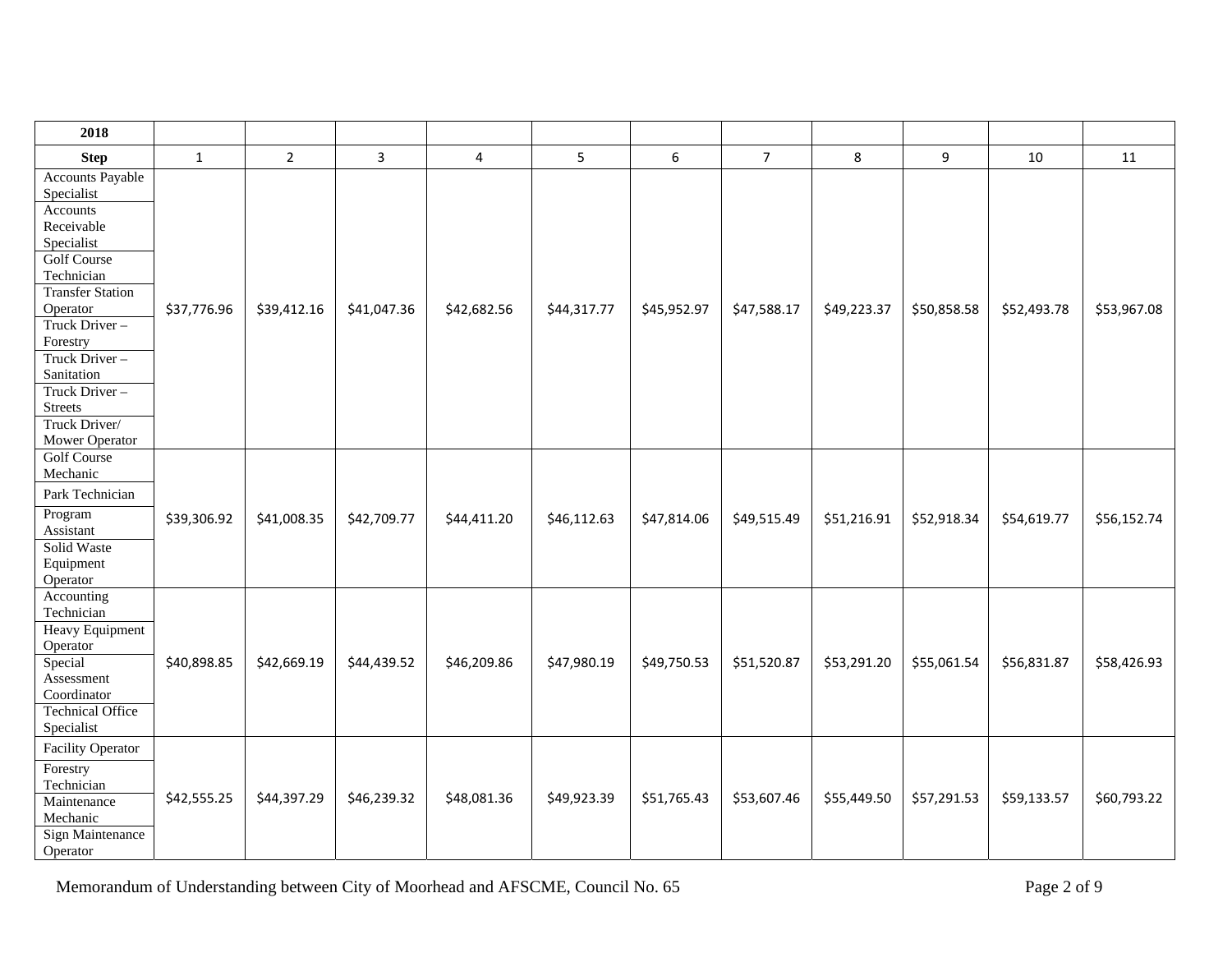| 2018                                                                                                     |              |                |             |             |             |             |                |             |             |             |             |
|----------------------------------------------------------------------------------------------------------|--------------|----------------|-------------|-------------|-------------|-------------|----------------|-------------|-------------|-------------|-------------|
| <b>Step</b>                                                                                              | $\mathbf{1}$ | $\overline{2}$ | 3           | 4           | 5           | 6           | $\overline{7}$ | 8           | 9           | 10          | 11          |
| Engineering<br>Inspector<br>Fleet<br>Maintenance<br>Mechanic<br>Process<br>Instrumentation<br>Technician | \$44,278.75  | \$46,195.38    | \$48,112.02 | \$50,028.66 | \$51,945.29 | \$53,861.93 | \$55,778.57    | \$57,695.20 | \$59,611.84 | \$61,528.48 | \$63,255.35 |
| Assessing<br>Technician<br>Code Compliance<br>Technician                                                 | \$46,072.03  | \$48,066.29    | \$50,060.55 | \$52,054.82 | \$54,049.08 | \$56,043.34 | \$58,037.60    | \$60,031.86 | \$62,026.12 | \$64,020.38 | \$65,817.19 |
| <b>Forestry Crew</b><br>Chief<br>Park Maintenance<br>Crew Chief<br><b>Streets Crew</b><br>Chief          | \$47,937.95  | \$50,012.97    | \$52,088.00 | \$54,163.03 | \$56,238.06 | \$58,313.09 | \$60,388.12    | \$62,463.14 | \$64,538.17 | \$66,613.20 | \$68,482.78 |
| <b>Building</b><br>Inspector<br>Engineering<br>Technician                                                | \$49,879.44  | \$52,038.51    | \$54,197.57 | \$56,356.64 | \$58,515.71 | \$60,674.77 | \$62,833.84    | \$64,992.91 | \$67,151.97 | \$69,311.04 | \$71,256.34 |
| GIS Technician                                                                                           | \$51,899.55  | \$54,146.06    | \$56,392.57 | \$58,639.08 | \$60,885.59 | \$63,132.10 | \$65,378.61    | \$67,625.12 | \$69,871.63 | \$72,118.14 | \$74,142.22 |
| Assistant<br><b>Building Official</b><br>Traffic<br>Engineering<br>Technician                            | \$56,188.55  | \$58,620.71    | \$61,052.87 | \$63,485.03 | \$65,917.19 | \$68,349.35 | \$70,781.51    | \$73,213.67 | \$75,645.84 | \$78,078.00 | \$80,269.35 |

| 2019                                                  |             |             |             |             |             |             |             |             |             |             |             |
|-------------------------------------------------------|-------------|-------------|-------------|-------------|-------------|-------------|-------------|-------------|-------------|-------------|-------------|
| <b>Step</b>                                           |             |             |             | 4           |             | h           |             |             | 9           | 10          | 11          |
| Police<br>Transcriptionist                            | \$30,513.94 | \$31,834.76 | \$33,155.57 | \$34,476.39 | \$35,797.21 | \$37,118.03 | \$38,438.84 | \$39,759.66 | \$41,080.48 | \$42,401.30 | \$43,591.34 |
| Custodian                                             | \$33,035.62 | \$34,465.59 | \$35,895.56 | \$37,325.53 | \$38,755.50 | \$40,185.47 | \$41,615.44 | \$43,045.41 | \$44,475.38 | \$45,905.35 | \$47,193.74 |
| <b>Forestry Laborer</b>                               |             |             |             |             |             |             |             |             |             |             |             |
| Office Specialist                                     | \$34,373.56 | \$35,861.45 | \$37,349.33 | \$38,837.22 | \$40,325.10 | \$41,812.98 | \$43,300.87 | \$44,788.75 | \$46,276.64 | \$47,764.52 | \$49,105.09 |
| Community<br>Service Officer<br>Records<br>Specialist | \$37,214.21 | \$38,825.05 | \$40,435.89 | \$42,046.74 | \$43,657.58 | \$45,268.42 | \$46,879.27 | \$48,490.11 | \$50,100.95 | \$51,711.80 | \$53,163.15 |

Memorandum of Understanding between City of Moorhead and AFSCME, Council No. 65 Page 3 of 9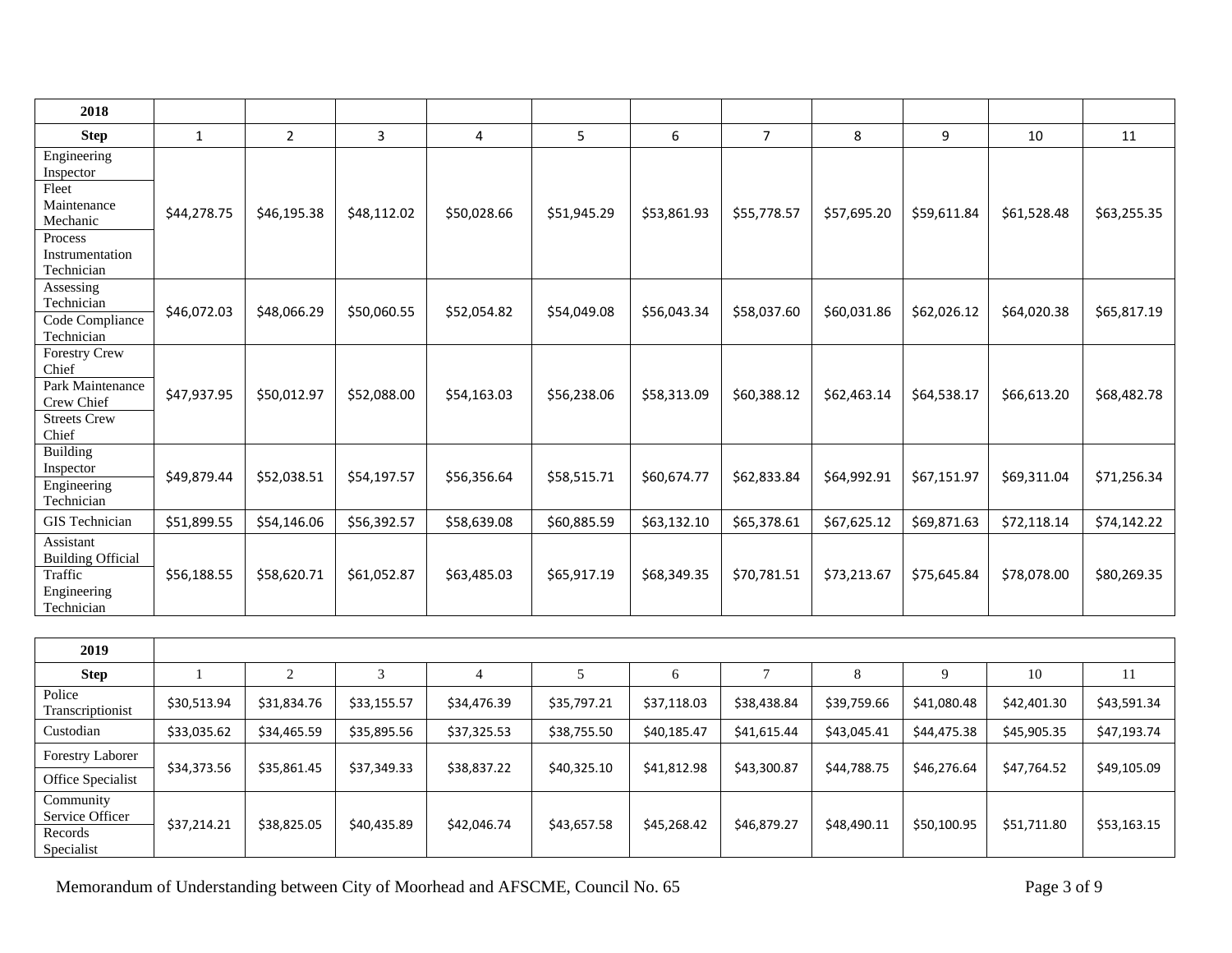| 2019                                                                                                                                                                                                                                                                                       |              |             |                |                |             |             |                |             |             |             |             |
|--------------------------------------------------------------------------------------------------------------------------------------------------------------------------------------------------------------------------------------------------------------------------------------------|--------------|-------------|----------------|----------------|-------------|-------------|----------------|-------------|-------------|-------------|-------------|
| <b>Step</b>                                                                                                                                                                                                                                                                                | $\mathbf{1}$ | $\sqrt{2}$  | $\overline{3}$ | $\overline{4}$ | 5           | 6           | $\overline{7}$ | 8           | 9           | 10          | 11          |
| <b>Accounts Payable</b><br>Specialist<br>Accounts<br>Receivable<br>Specialist<br><b>Golf Course</b><br>Technician<br><b>Transfer Station</b><br>Operator<br>Truck Driver-<br>Forestry<br>Truck Driver-<br>Sanitation<br>Truck Driver-<br><b>Streets</b><br>Truck Driver/<br>Mower Operator | \$38,721.38  | \$40,397.46 | \$42,073.54    | \$43,749.62    | \$45,425.70 | \$47,101.79 | \$48,777.87    | \$50,453.95 | \$52,130.03 | \$53,806.12 | \$55,316.25 |
| <b>Golf Course</b><br>Mechanic<br>Park Technician<br>Program<br>Assistant                                                                                                                                                                                                                  | \$40,289.59  | \$42,033.56 | \$43,777.52    | \$45,521.48    | \$47,265.45 | \$49,009.41 | \$50,753.37    | \$52,497.34 | \$54,241.30 | \$55,985.27 | \$57,556.56 |
| Solid Waste<br>Equipment<br>Operator                                                                                                                                                                                                                                                       |              |             |                |                |             |             |                |             |             |             |             |
| Accounting<br>Technician<br>Heavy Equipment<br>Operator<br>Special<br>Assessment<br>Coordinator<br><b>Technical Office</b><br>Specialist                                                                                                                                                   | \$41,921.32  | \$43,735.91 | \$45,550.51    | \$47,365.10    | \$49,179.70 | \$50,994.29 | \$52,808.89    | \$54,623.48 | \$56,438.07 | \$58,252.67 | \$59,887.60 |
| <b>Facility Operator</b><br>Forestry<br>Technician<br>Maintenance<br>Mechanic<br>Sign Maintenance<br>Operator                                                                                                                                                                              | \$43,619.14  | \$45,507.22 | \$47,395.31    | \$49,283.39    | \$51,171.48 | \$53,059.56 | \$54,947.65    | \$56,835.73 | \$58,723.82 | \$60,611.90 | \$62,313.05 |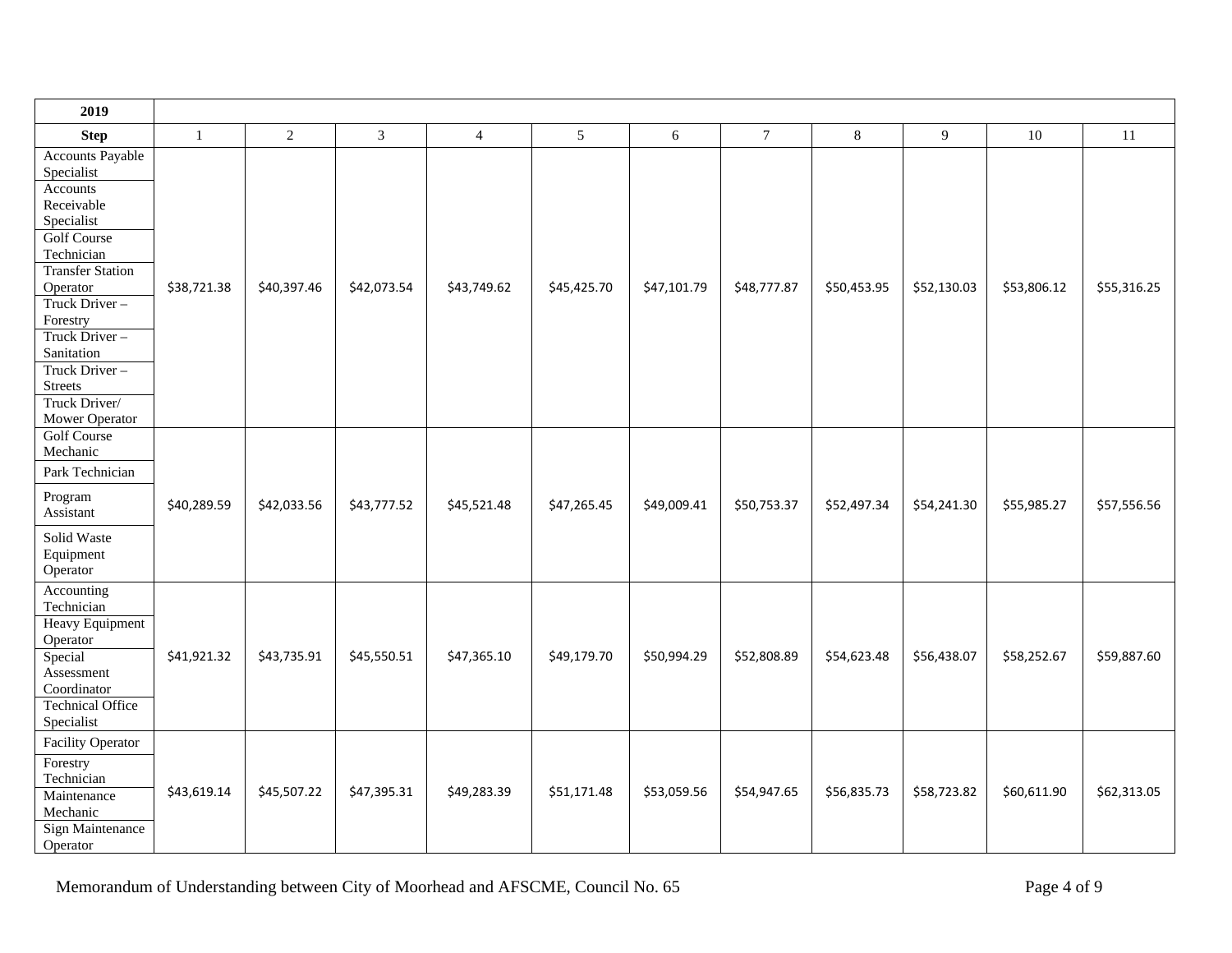| 2019                                                                                                     |             |             |             |                |             |             |                 |             |             |             |               |
|----------------------------------------------------------------------------------------------------------|-------------|-------------|-------------|----------------|-------------|-------------|-----------------|-------------|-------------|-------------|---------------|
| <b>Step</b>                                                                                              | -1          | 2           | 3           | $\overline{4}$ | 5           | 6           | $7\phantom{.0}$ | 8           | 9           | 10          | <sup>11</sup> |
| Engineering<br>Inspector<br>Fleet<br>Maintenance<br>Mechanic<br>Process<br>Instrumentation<br>Technician | \$45,385.71 | \$47,350.26 | \$49,314.82 | \$51,279.37    | \$53,243.92 | \$55,208.48 | \$57,173.03     | \$59,137.58 | \$61,102.13 | \$63,066.69 | \$64,836.73   |
| Assessing<br>Technician<br>Code Compliance<br>Technician                                                 | \$47,223.83 | \$49,267.95 | \$51,312.07 | \$53,356.19    | \$55,400.30 | \$57,444.42 | \$59,488.54     | \$61,532.66 | \$63,576.77 | \$65,620.89 | \$67,462.62   |
| <b>Forestry Crew</b><br>Chief<br>Park Maintenance<br>Crew Chief<br><b>Streets Crew</b><br>Chief          | \$49,136.40 | \$51,263.30 | \$53,390.20 | \$55,517.11    | \$57,644.01 | \$59,770.91 | \$61,897.82     | \$64,024.72 | \$66,151.63 | \$68,278.53 | \$70,194.85   |
| <b>Building</b><br>Inspector<br>Engineering<br>Technician                                                | \$51,126.42 | \$53,339.46 | \$55,552.51 | \$57,765.55    | \$59,978.59 | \$62,191.64 | \$64,404.68     | \$66,617.72 | \$68,830.77 | \$71,043.81 | \$73,037.74   |
| GIS Technician                                                                                           | \$53,197.04 | \$55,499.71 | \$57,802.38 | \$60,105.05    | \$62,407.73 | \$64,710.40 | \$67,013.07     | \$69,315.74 | \$71,618.41 | \$73,921.09 | \$75,995.77   |
| Assistant<br><b>Building Official</b><br>Traffic<br>Engineering<br>Technician                            | \$57,593.26 | \$60,086.22 | \$62,579.19 | \$65,072.15    | \$67,565.12 | \$70,058.08 | \$72,551.05     | \$75,044.01 | \$77,536.98 | \$80,029.94 | \$82,276.08   |

| 2020                       |             |             |             |             |             |             |             |             |             |             |             |
|----------------------------|-------------|-------------|-------------|-------------|-------------|-------------|-------------|-------------|-------------|-------------|-------------|
| <b>Step</b>                |             |             |             |             |             |             |             |             |             | 10          |             |
| Police<br>Transcriptionist | \$31,429.36 | \$32,789.80 | \$34,150.24 | \$35,510.68 | \$36,871.12 | \$38,231.57 | \$39,592.01 | \$40,952.45 | \$42,312.89 | \$43,673.34 | \$44,899.08 |
| Custodian                  | \$34,026.69 | \$35,499.56 | \$36,972.43 | \$38,445.30 | \$39,918.17 | \$41,391.04 | \$42,863.91 | \$44,336.78 | \$45,809.65 | \$47,282.52 | \$48,609.56 |
| <b>Forestry Laborer</b>    |             |             |             |             |             |             |             |             |             |             |             |
| <b>Office Specialist</b>   | \$35,404.77 | \$36,937.29 | \$38,469.81 | \$40,002.33 | \$41,534.85 | \$43,067.37 | \$44,599.89 | \$46,132.41 | \$47,664.93 | \$49,197.45 | \$50,578.24 |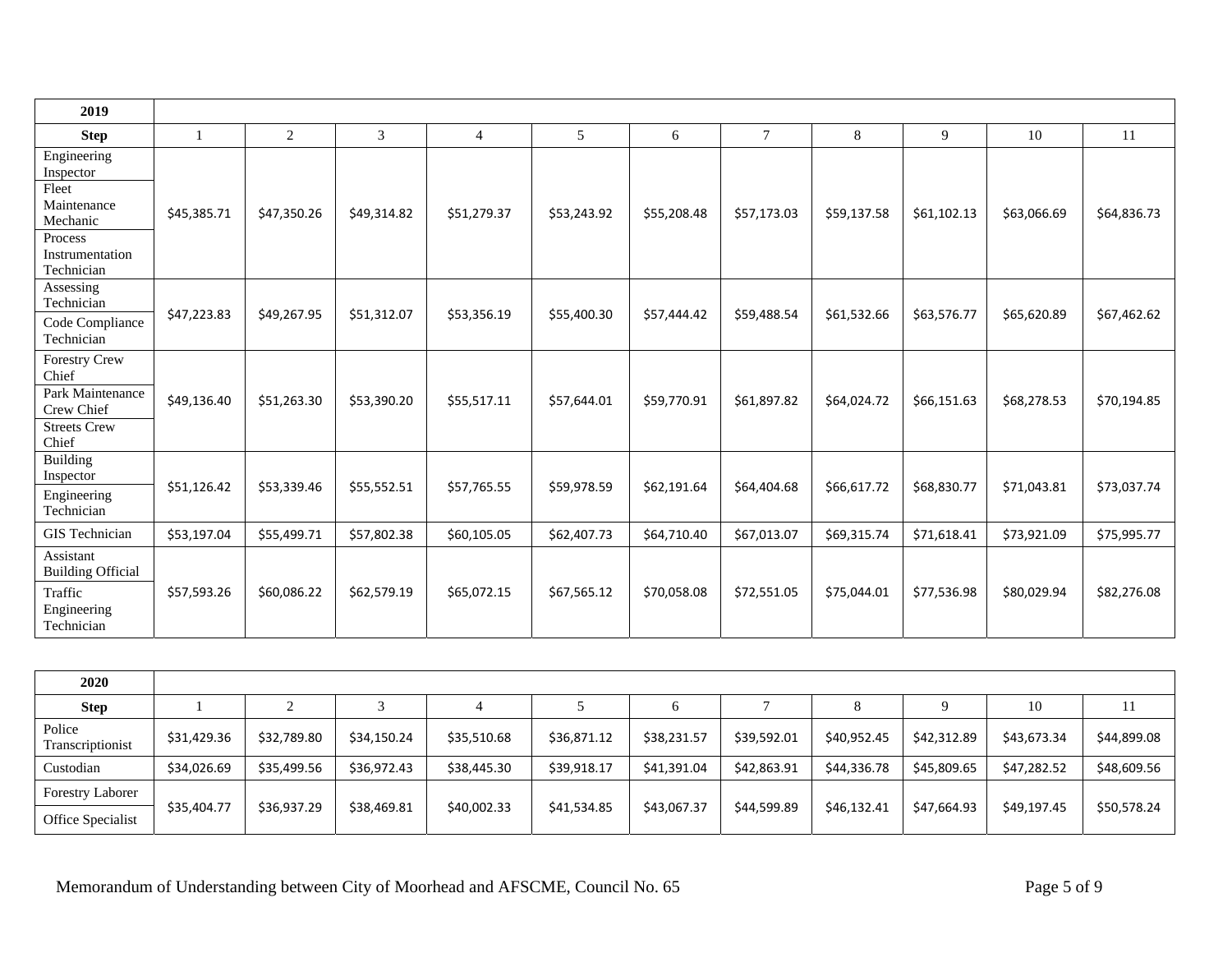| 2020                                                                                                                                     |              |                |                |                |                |             |                |                |             |             |             |
|------------------------------------------------------------------------------------------------------------------------------------------|--------------|----------------|----------------|----------------|----------------|-------------|----------------|----------------|-------------|-------------|-------------|
| <b>Step</b>                                                                                                                              | $\mathbf{1}$ | $\overline{2}$ | $\mathfrak{Z}$ | $\overline{4}$ | $\mathfrak{S}$ | 6           | $\overline{7}$ | $8\phantom{.}$ | 9           | 10          | 11          |
| Community<br>Service Officer<br>Records<br>Specialist                                                                                    | \$38,330.63  | \$39,989.80    | \$41,648.97    | \$43,308.13    | \$44,967.30    | \$46,626.47 | \$48,285.64    | \$49,944.81    | \$51,603.98 | \$53,263.15 | \$54,758.04 |
| <b>Accounts Payable</b><br>Specialist<br>Accounts<br>Receivable<br>Specialist<br><b>Golf Course</b><br>Technician                        |              |                |                |                |                |             |                |                |             |             |             |
| <b>Transfer Station</b><br>Operator                                                                                                      | \$39,883.02  | \$41,609.38    | \$43,335.75    | \$45,062.11    | \$46,788.48    | \$48,514.84 | \$50,241.21    | \$51,967.57    | \$53,693.94 | \$55,420.30 | \$56,975.74 |
| Truck Driver -<br>Forestry                                                                                                               |              |                |                |                |                |             |                |                |             |             |             |
| Truck Driver -<br>Sanitation                                                                                                             |              |                |                |                |                |             |                |                |             |             |             |
| Truck Driver-<br><b>Streets</b>                                                                                                          |              |                |                |                |                |             |                |                |             |             |             |
| Truck Driver/<br>Mower Operator                                                                                                          |              |                |                |                |                |             |                |                |             |             |             |
| <b>Golf Course</b><br>Mechanic                                                                                                           |              |                |                |                |                |             |                |                |             |             |             |
| Park Technician<br>Program<br>Assistant<br>Solid Waste<br>Equipment<br>Operator                                                          | \$41,498.28  | \$43,294.56    | \$45,090.85    | \$46,887.13    | \$48,683.41    | \$50,479.70 | \$52,275.98    | \$54,072.26    | \$55,868.54 | \$57,664.83 | \$59,283.26 |
| Accounting<br>Technician<br>Heavy Equipment<br>Operator<br>Special<br>Assessment<br>Coordinator<br><b>Technical Office</b><br>Specialist | \$43,178.96  | \$45,047.99    | \$46,917.03    | \$48,786.06    | \$50,655.09    | \$52,524.12 | \$54,393.15    | \$56,262.19    | \$58,131.22 | \$60,000.25 | \$61,684.23 |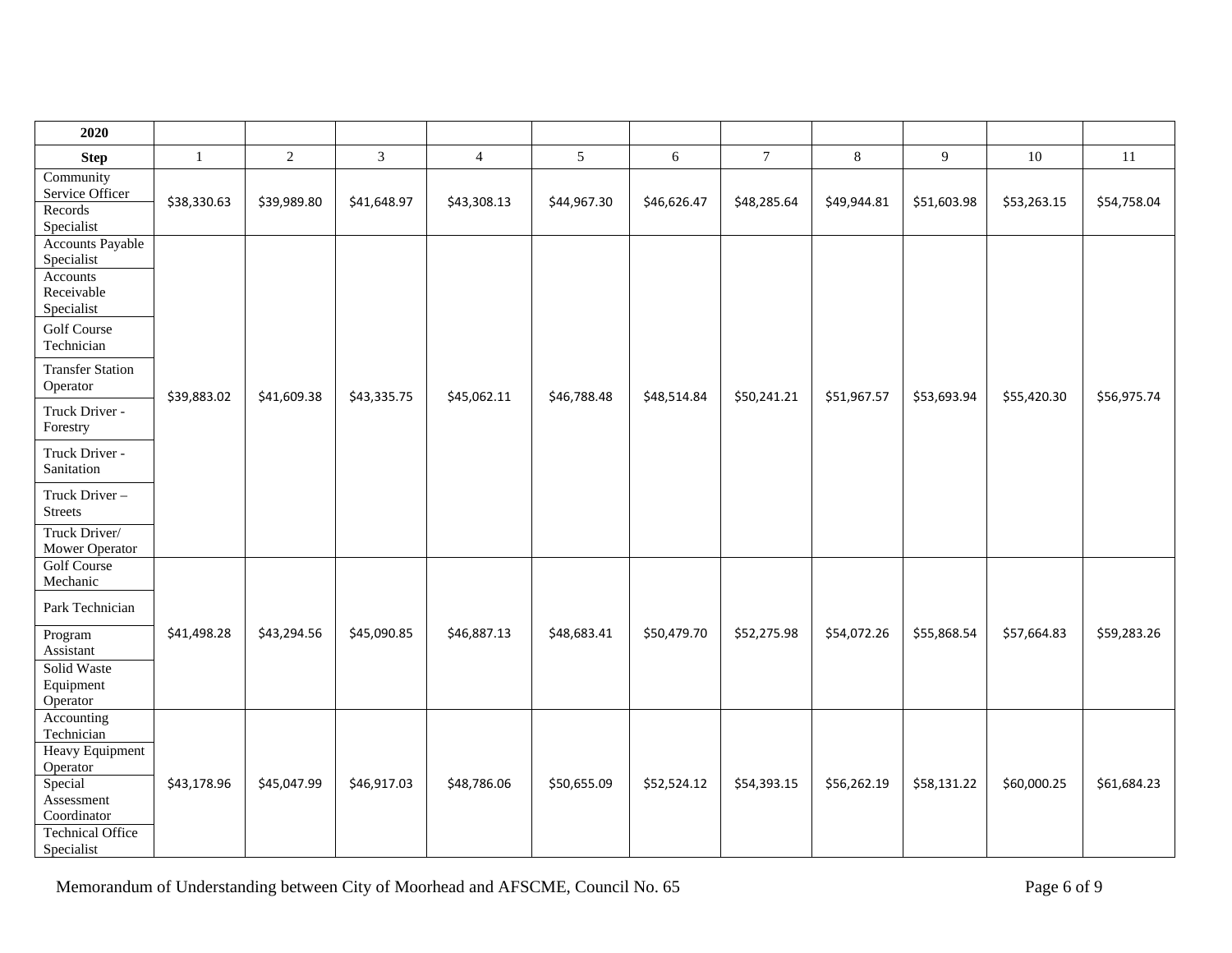| 2020                                                                                                                 |              |              |             |                |             |             |             |             |             |             |             |
|----------------------------------------------------------------------------------------------------------------------|--------------|--------------|-------------|----------------|-------------|-------------|-------------|-------------|-------------|-------------|-------------|
| <b>Step</b>                                                                                                          | $\mathbf{1}$ | $\mathbf{2}$ | 3           | $\overline{4}$ | 5           | 6           | $\tau$      | $8\,$       | 9           | 10          | 11          |
| <b>Facility Operator</b><br>Forestry                                                                                 |              |              |             |                |             |             |             |             |             |             |             |
| Technician<br>Maintenance<br>Mechanic<br>Sign Maintenance                                                            | \$44,927.71  | \$46,872.44  | \$48,817.16 | \$50,761.89    | \$52,706.62 | \$54,651.35 | \$56,596.08 | \$58,540.80 | \$60,485.53 | \$62,430.26 | \$64,182.44 |
| Operator<br>Engineering<br>Inspector<br>Fleet<br>Maintenance<br>Mechanic<br>Process<br>Instrumentation<br>Technician | \$46,747.28  | \$48,770.77  | \$50,794.26 | \$52,817.75    | \$54,841.24 | \$56,864.73 | \$58,888.22 | \$60,911.71 | \$62,935.20 | \$64,958.69 | \$66,781.83 |
| Assessing<br>Technician<br>Code Compliance<br>Technician                                                             | \$48,640.55  | \$50,745.99  | \$52,851.43 | \$54,956.87    | \$57,062.31 | \$59,167.75 | \$61,273.20 | \$63,378.64 | \$65,484.08 | \$67,589.52 | \$69,486.50 |
| <b>Forestry Crew</b><br>Chief<br>Park Maintenance<br>Crew Chief<br>Streets Crew<br>Chief                             | \$50,610.49  | \$52,801.20  | \$54,991.91 | \$57,182.62    | \$59,373.33 | \$61,564.05 | \$63,754.76 | \$65,945.47 | \$68,136.18 | \$70,326.89 | \$72,300.70 |
| Building<br>Inspector<br>Engineering<br>Technician                                                                   | \$52,660.22  | \$54,939.65  | \$57,219.09 | \$59,498.52    | \$61,777.96 | \$64,057.39 | \$66,336.83 | \$68,616.26 | \$70,895.70 | \$73,175.13 | \$75,228.88 |
| GIS Technician                                                                                                       | \$54,792.96  | \$57,164.71  | \$59,536.46 | \$61,908.21    | \$64,279.96 | \$66,651.72 | \$69,023.47 | \$71,395.22 | \$73,766.97 | \$76,138.72 | \$78,275.65 |
| Assistant<br><b>Building Official</b><br>Traffic<br>Engineering<br>Technician                                        | \$59,321.06  | \$61,888.81  | \$64,456.57 | \$67,024.32    | \$69,592.08 | \$72,159.83 | \$74,727.59 | \$77,295.34 | \$79,863.09 | \$82,430.85 | \$84,744.37 |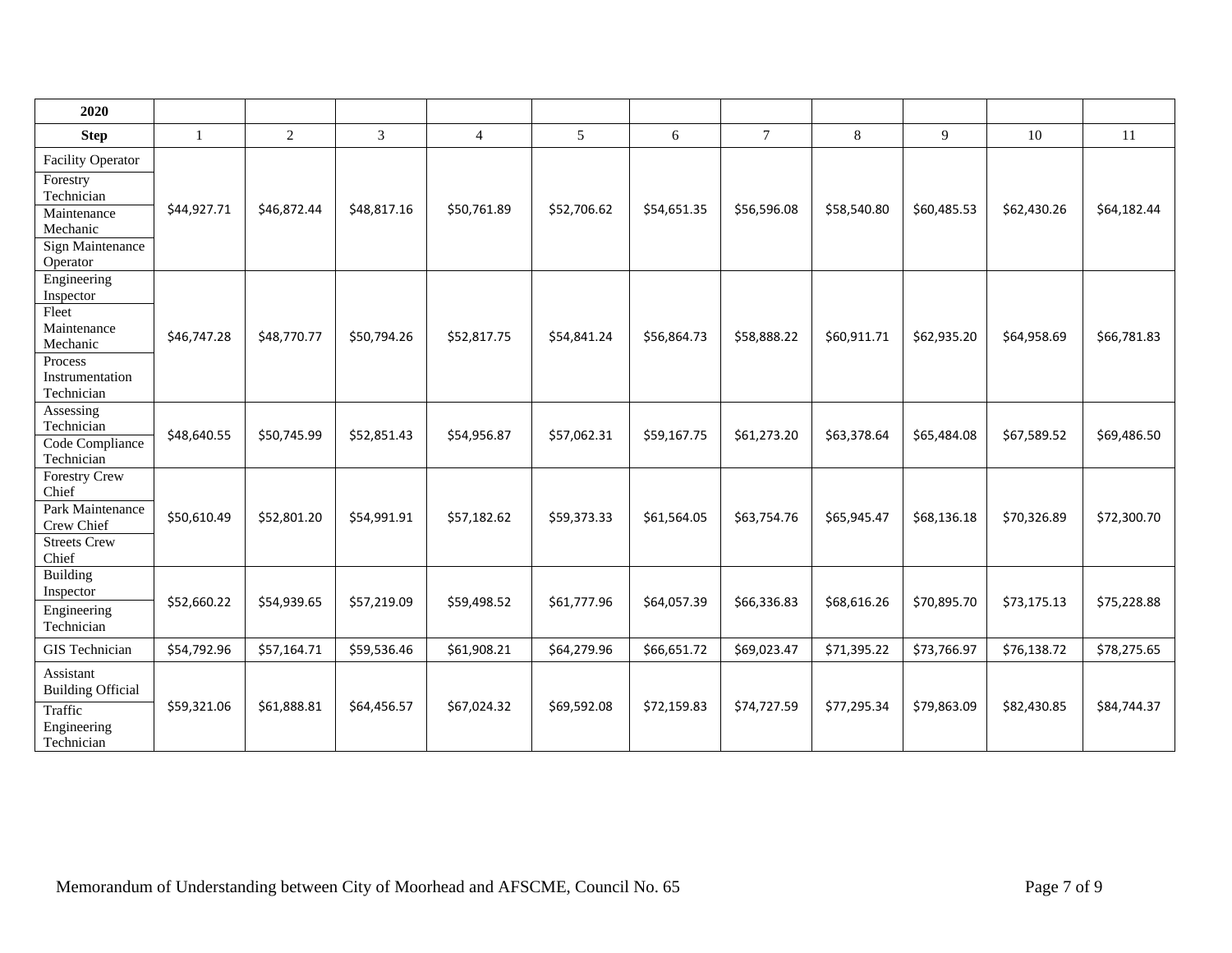- **Section 1.3.** Bargaining Unit Employees as of December 31, 2017 will receive a step increase in 2018, 2019, and 2020 only on the employee's anniversary date of hire.
- **Section 1.4.** In 2018, 2019, and 2020 only, any Bargaining Unit Employee hired between January 1, 2012 and December 31, 2012 will receive a step increase on their ongoing wage anniversary.
- **Section 1.5.** In 2018, 2019, and 2020 only, any Bargaining Unit Employee hired between January 1, 2013 and December 31, 2013 will receive a step increase only on the employee's anniversary date of hire or July 1, whichever is sooner.
- **Section 1.6.** In 2018, 2019, and 2020 only, any Bargaining Unit Employee hired between January 1, 2014 and December 31, 2014 will receive a step increase on their ongoing wage anniversary.
- **Section 1.5.** In 2018, 2019, and 2020 only, any Bargaining Unit Employee promoted between January 1, 2014 and December 31, 2020 will receive a step increase on the employee's date of promotion into their new classification.

#### **Article 3. Entire Understanding**

This MOU constitutes the entire understanding among the parties hereto. No representations, warranties, covenants, or inducements have been made to any party concerning this MOU, other than the representations, covenants, or inducements contained and memorialized in this MOU. This MOU supersedes all prior negotiations, oral and written understandings, policies and practices with respect thereto addressing the specific subject matter addressed in this MOU.

#### **Article 4. Waiver of Bargaining**

While this MOU is in full force and effect, Employer and Union each voluntarily and unqualifiedly waives the right and each agrees that the other shall not be obligated to bargain collectively with respect to the express subjects or matters included in this MOU, except as otherwise specified in this MOU.

#### **Article 5. Limitations**

This MOU is intended for the sole and limited purpose specified herein. This MOU cannot be construed to be nor does it constitute or establish any admission of the Employer, precedent, past practice or otherwise place any prohibition or limitation on any management right of the Employer except as otherwise prohibited or limited by the express terms of this MOU. The Employer expressly reserves the right to exercise all of its management rights without limitation unless otherwise limited by this MOU.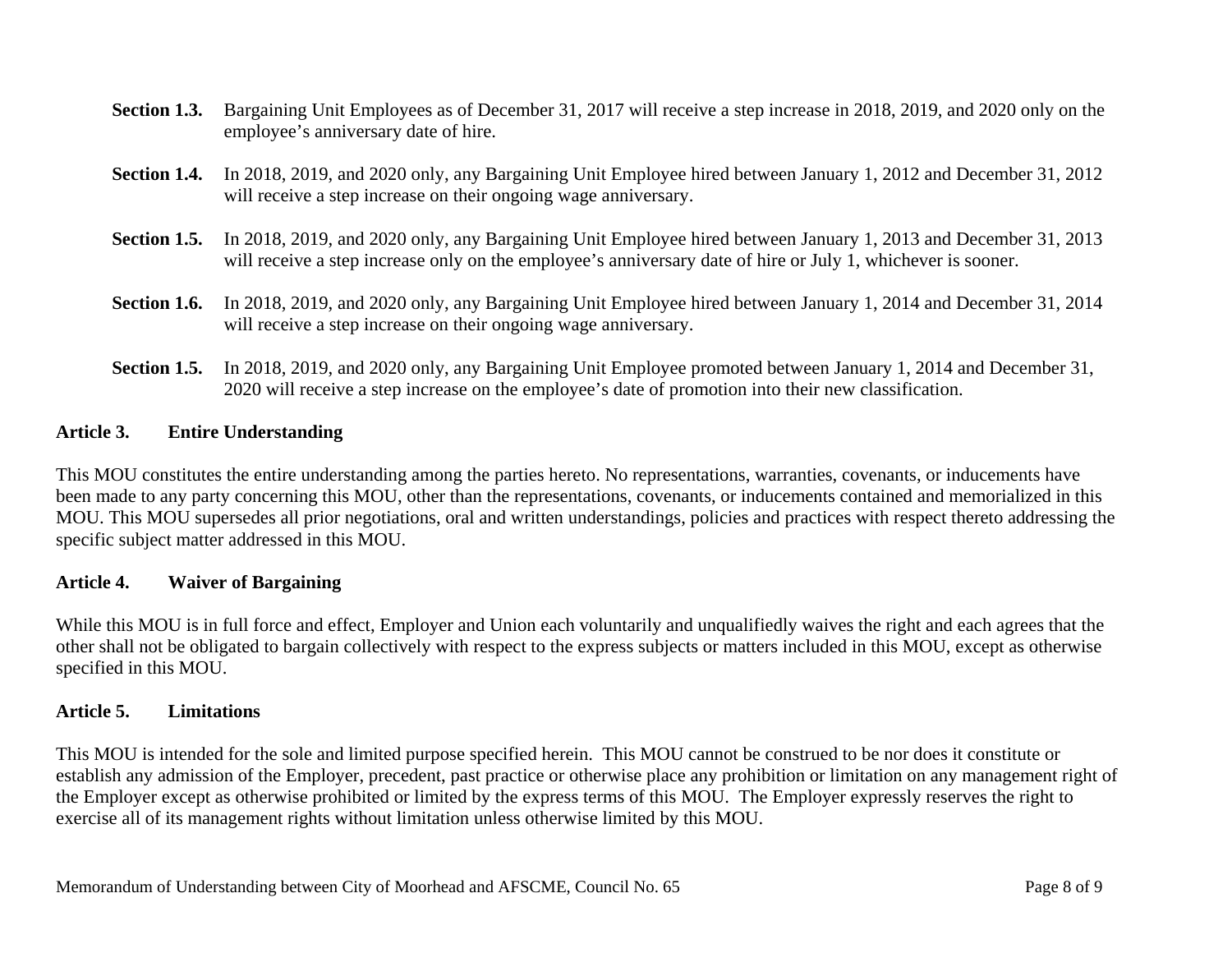### **Article 6. Amendment or Modification**

This MOU or any of its terms may only be amended or modified by a written instrument that: (1) expressly states it is amending or modifying the MOU; and (2) is signed by or on behalf of all of the parties hereto or their successors in interest.

#### **Article 7. Voluntary Understanding of the Parties**

The parties hereto acknowledge and agree that this MOU is voluntarily entered into by all parties hereto as the result of arm's-length negotiations during which all such parties were represented.

#### **Article 8. Effective Date**

This MOU is effective January 1, 2018.

#### **Article 9. Expiration**

This MOU will expire and no longer be in force or effect, effective the date that the Labor Agreement is no longer in force or effect, which will be when a successor labor agreement is executed between the parties.

IN WITNESS HEREOF, the parties hereto have made this MOU on the latest date affixed to the signatures below.

#### FOR THE CITY OF MOORHEAD

| <b>BY</b>           |               |  |  |  |  |
|---------------------|---------------|--|--|--|--|
| Mayor               |               |  |  |  |  |
| <b>BY</b>           | $M$ $M$ $(n)$ |  |  |  |  |
| <b>City Manager</b> |               |  |  |  |  |
| <b>DATE</b>         |               |  |  |  |  |

| AMERICAN FEDERATION OF STATE, COUNTY AND MUNICIPAL       |  |  |
|----------------------------------------------------------|--|--|
| EMPLOYEES, AFL-CIO, COUNCIL NO. 65, LOCAL UNION NO. 1450 |  |  |

If 10000 12-7-17 12-7-17 Secretary/Treasurer BY *Opinger Thrashy 12,7, 2017* 

**DATE**